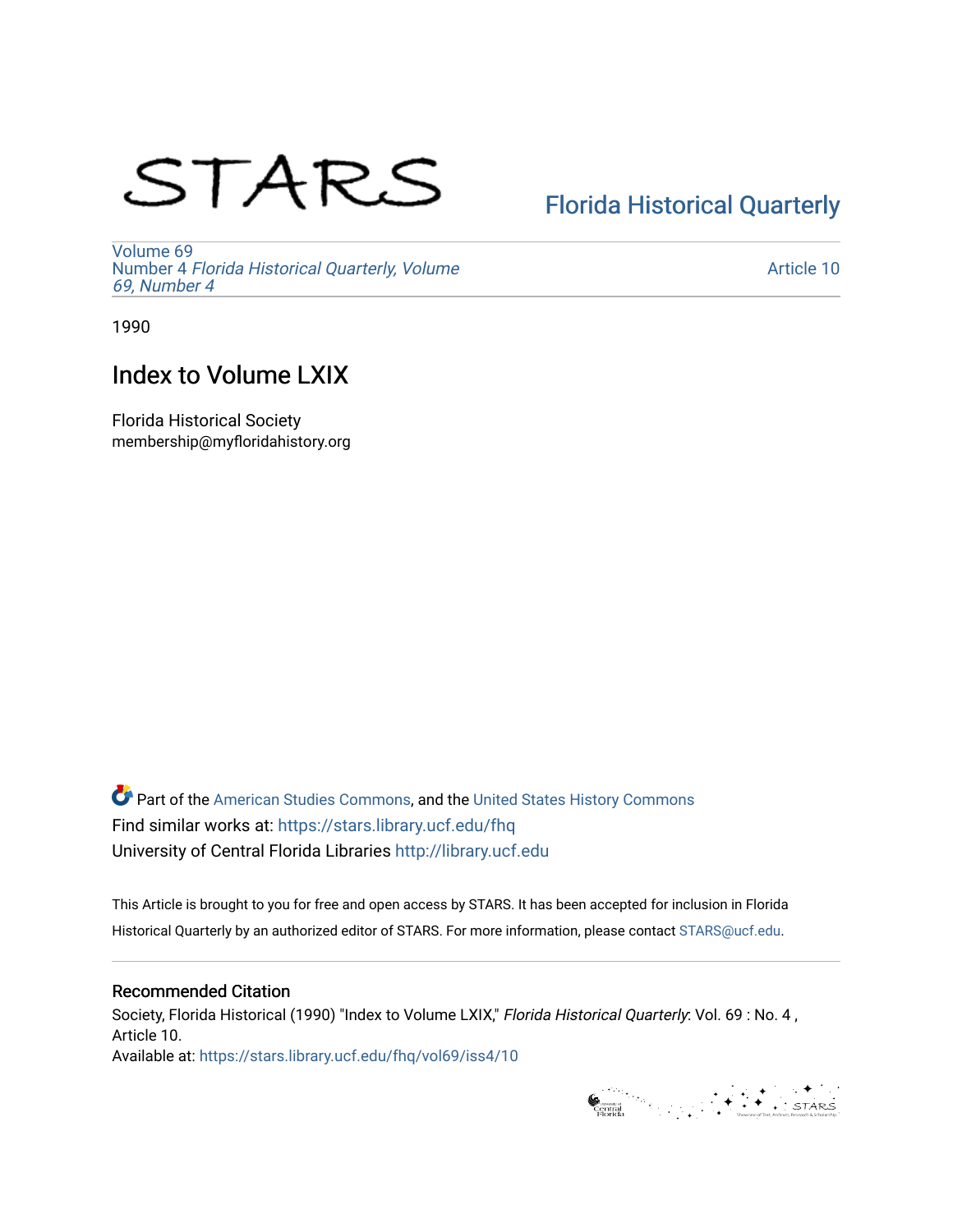### The

# *Florida Historical Quarterly*

#### INDEX TO VOLUME LXIX

- "Across the Border: Commodity Flow and Merchants in Spanish St. Augustine," by Cusick, 277.
- Adler, Jeffrey S., review by, 106.
- *Afro-American Writing Today: An Anniversary Issue of the Southern Review,* ed. by Olney, reviewed, 117.
- Akin, Edward N., review by, 110; obituary, 408.
- "Alfred I. du Pont: His Impact on Florida," review essay, by Shofner, 335.
- Alter, Alan C., presented American Association for State and Local History Certificate of Commendation, 260.
- *America's Historic Landscapes: Community Power and the Preservation of Four National Historic Sites,* by Lammee, reviewed, 227.
- American Association for State and Local History Certificates of Commendation, 260.
- *An Uncertain Tradition: Constitutionalism and the History of the South,* ed. by Hall and Ely, reviewed, 238.
- *Andrew Johnson: A Biography,* by Trefousse, reviewed, 104.
- *Andrew Johnson and the Negro,* by Bowen, reviewed, 104.
- *Annie 1856-1928: A Lifetime of Letters,* comp. and ed. by Bacon, 515.

"Apalachicola Aweigh: Shipping and Seamen at Florida's Premier Cotton Port," by Willoughby, 178.

Aptheker, Herbert, review by, 497.

- *The Archaeology of Spanish Colonialism in the Southeastern United States and the Caribbean,* by Ewen, reviewed, 396.
- Armstrong, Thomas F., review by, 374.
- Arnade, Charles W., review by, 224.
- Arsenault, Raymond O., presented Charlton W. Tebeau Book

[535]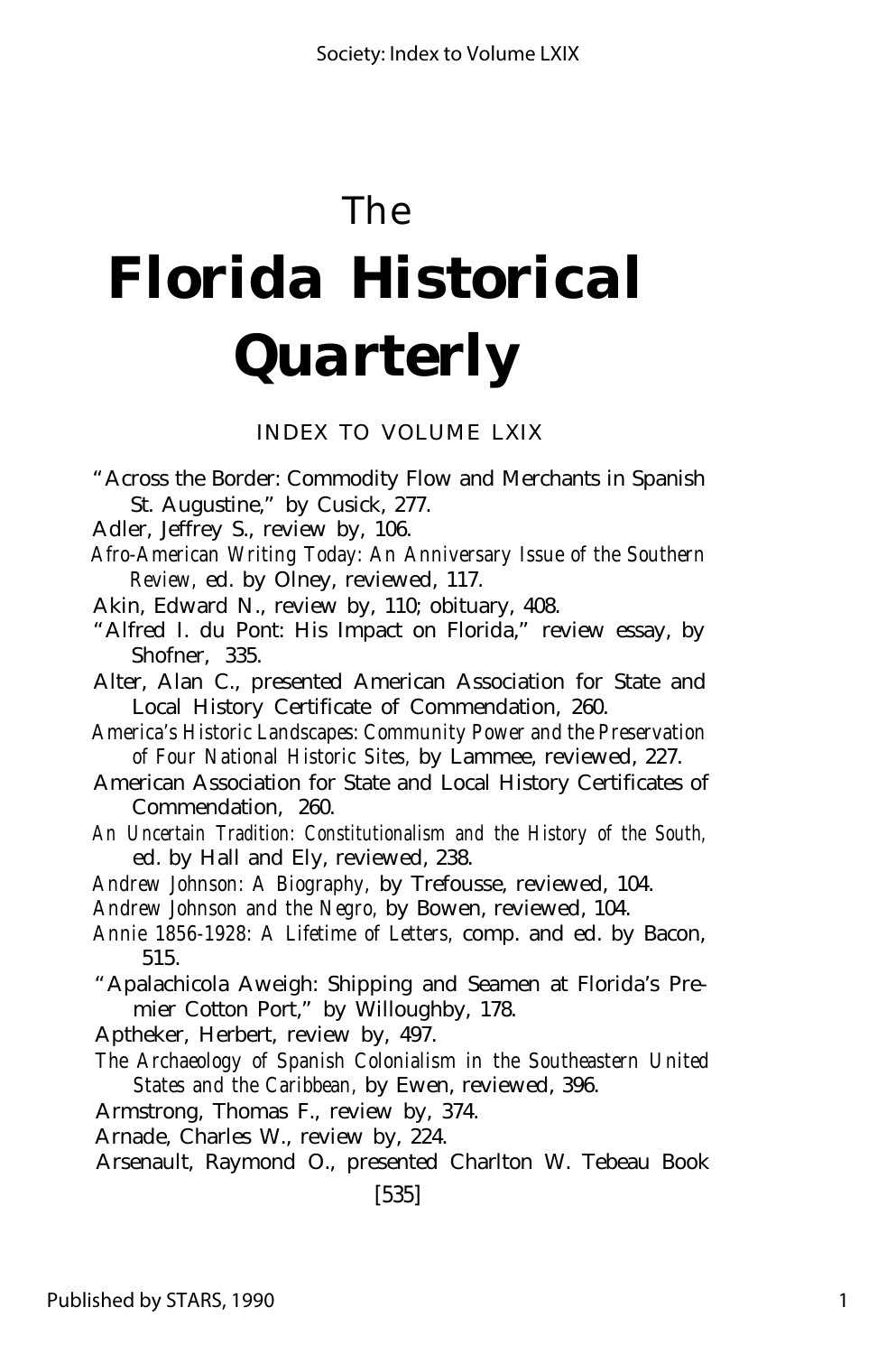Award by the Florida Historical Society, 130.

- Arthur W. Thompson Memorial Prize, presented by the Florida Historical Society to George Klos, 130.
- *At the Moon's Inn,* by Lytle, reviewed, 257.
- *Atlanta Life Insurance Company: Guardian of Black Economic Dignity,* by Henderson, reviewed, 382.
- Avellaneda, Ignacio, *Los Sobrevivientos de la Florida: The Survivors of the De Soto Expedition,* reviewed, 483.

Aynes, Richard L., review by, 238.

- B. H. Levy Prize, presented by the Southern Jewish Historical Society to Canter Brown, Jr., 404.
- *Back in Birmingham: Richard Arrington, Jr., and His Times,* by Franklin, reviewed, 388.
- Bacon, Franklin Camp, comp. and ed., *Annie 1856-1928: A Lifetime of Letters,* reviewed, 515.
- Baine, Rodney M., and Phinizy Spalding, eds., *Some Account of the Design of the Trustees for establishing Colonys in America, By James Edward Oglethorpe,* reviewed, 519.
- Baker, Tod A., Robert P. Steed, and Laurence W. Moreland, eds., *The Disappearing South? Studies in Regional Change and Continuity,* reviewed, 508.
- Bartley, Numan V., ed., *The Evolution of Southern Culture,* reviewed, 112; *The Creation of Modern Georgia* (Second Edition), reviewed, 520.
- Bayor, Ronald H., review by, 120.
- Becker, Carl M., and Ritchie Thomas, eds., *Hearth and Knapsack: The Ladley Letters, 1857-1880,* reviewed, 367.
- Beckie, Shirley, review by, 101.
- Bennett, Charles E., *Twelve on the River St. Johns,* reviewed, 93.
- Bentley, George R., *The Episcopal Diocese of Florida, 1892-1975,* reviewed, 215.
- *Big Sugar: Seasons in the Cane Fields of Florida,* by Wilkinson, reviewed, 222.
- *Black, White, and Southern: Race Relations and Southern Culture, 1940 to the Present,* by Goldfield, reviewed, 510.
- Blackard, David M., *Patchwork* & *Palmettos: Seminole-Miccosukee Folk Art Since 1820,* reviewed, 516.
- *Blacks and Social Change: Impact of the Civil Rights Movement in*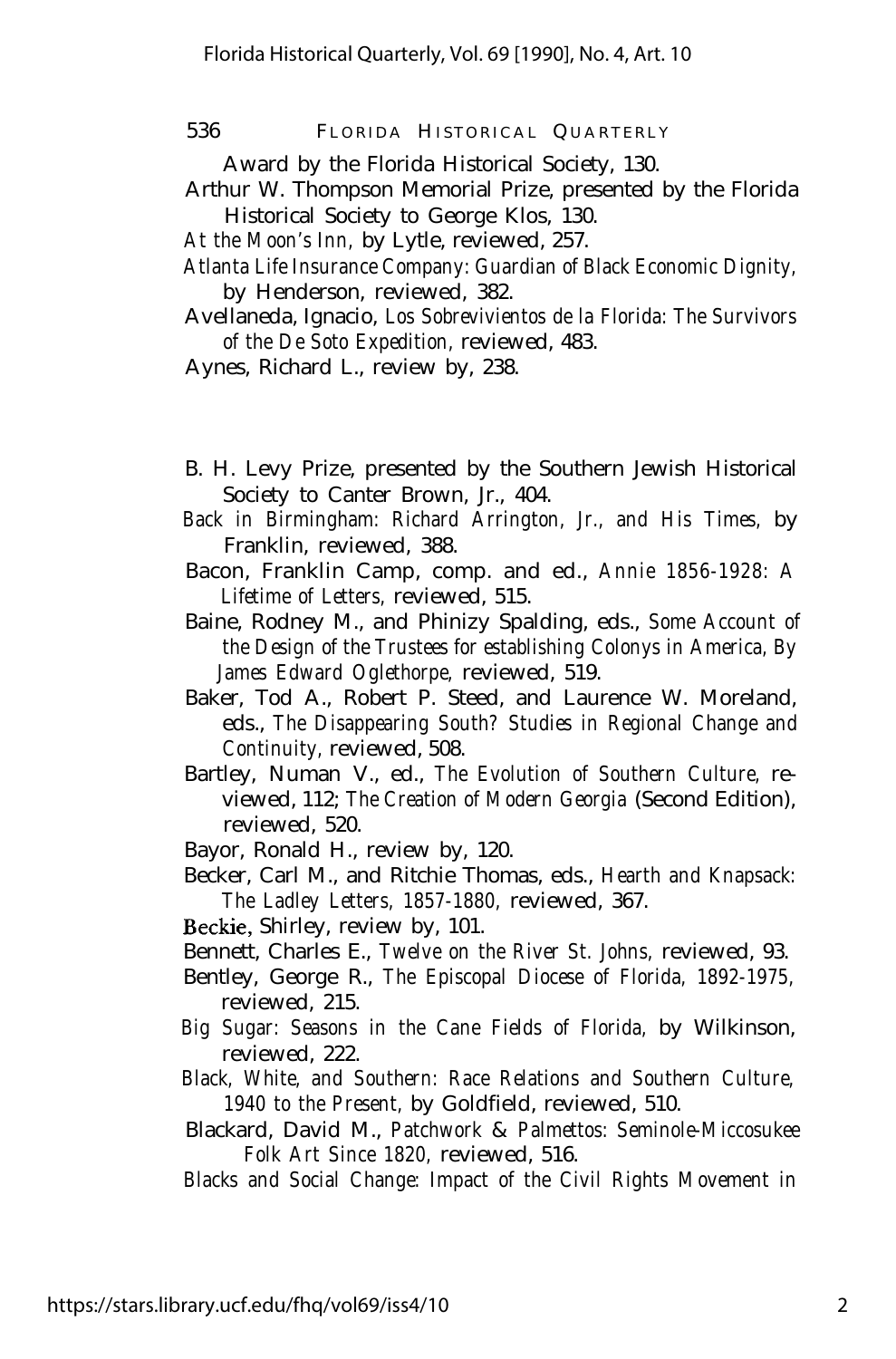*Southern Communities,* by Button, reviewed, 91.

- Bleser, Carol, ed., *Secret and Sacred: The Diaries of James Henry Hammond, a Southern Slaveholder,* reviewed, 101.
- *Blood on the Moon, a Novel of Old Florida,* by Glassman, reviewed, 401.
- *Bloody Roads South: The Wilderness to Cold Harbor, May-June 1864,* by Trudeau, reviewed, 505.
- *Booker T. Washington in Perspective: Essays of Louis R. Harlan,* ed. by Smock, reviewed, 108.
- Botkin, B. A., *Lay My Burden Down: A Folk History of Slavery,* reviewed, 127.
- Bowden, Jesse Earle, *When You Reach September, An Editor's West Florida Essays and Other Episodic Echoes,* reviewed, 397.
- Bowen, David Warren, *Andrew Johnson and the Negro,* reviewed, 104.
- Brannan, Beverly W., and Carl Fleishhauer, eds., *Documenting* America, *1935-1943,* reviewed, 118.
- Brown, Canter, Jr., "'Where Are Now The Hopes I Cherished?' The Life and Times of Robert Meacham," 1; presented LeRoy Collins Prize by the Florida Historical Society, 130; presented B. H. Levy Prize by the Southern Jewish Historical Society, 404; "The Florida, Atlantic and Gulf Central Railroad, 1851-1868," 411.
- Brown, Catherine L., comp., *The Urban South: A Bibliography,* reviewed, 127.
- Buker, George E., review by, 362.
- Bullard, Robert D., ed., *In Search of the New South: The Black Urban Experience in the 1970s and 1980s,* reviewed, 384.
- Burns, Augustus, review by, 390.
- Burrison, John A., ed., *Storyteller: Folktales and Legends from the South,* reviewed, 246.
- Bushnell, Amy Turner, review by, 365.
- Button, James, *Blacks and Social Change: Impact of the Civil Rights Movement in Southern Communities,* reviewed, 91; presented Rembert W. Patrick Memorial Book Award by the Florida Historical Society, 130.
- Calhoon, Robert M., *The Loyalist Perception and Other Essays,* reviewed, 232.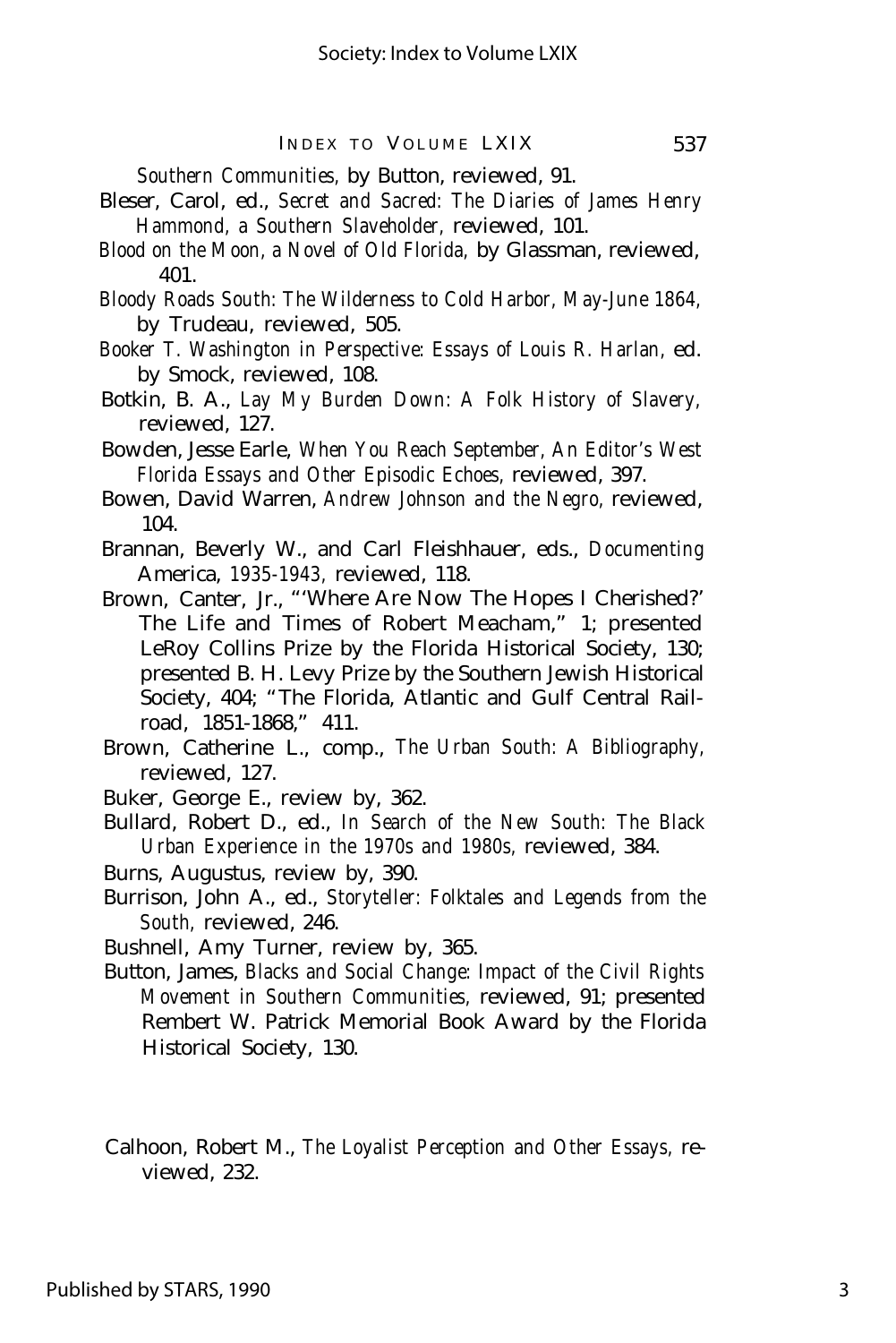Camp Blanding Museum and Memorial Park, dedicated, 405. Campbell, D'Ann, review by, 507.

- "Care and Control of the Feeble Minded: Florida Farm Colony, 1920-1945," by Noll, 57.
- *Carnival American Style: Mardi Gras at New Orleans and Mobile,* by Kinser, reviewed, 512.
- Caroline Mays Brevard Prize, presented by the Florida Historical Society to Lawrence Cottrell, 131.
- Carpenter, Jesse T., *The South as a Conscious Minority, 1789-1861: A Study in Political Thought,* reviewed, 521.
- Carter, William C., ed., *Conversations with Shelby Foote,* reviewed, 115.
- Cashin, Edward J., *The King's Ranger: Thomas Brown and the American Revolution on the Southern Frontier,* reviewed, 369.
- Cauthen, Joyce H., *With Fiddle and Well-Rosined Bow: Old-Time Fiddling in Alabama,* reviewed, 390.
- *Charles H. Jones, Journalist and Politician of the Gilded Age,* by Graham, reviewed, 484.
- Charlton W. Tebeau Book Award, presented by the Florida Historical Society to Raymond O. Arsenault, 130.
- *The Charm of the Bear Claw Necklace,* by Searcy, reviewed, 402.
- *Civil War Soldiers,* by Mitchell, reviewed, 503.
- *Civil Wars: Women and the Crisis of Southern Nationalism,* by Rable, reviewed, 507.
- Clark, James C., "The Fox Goes to France: Florida, Secret Codes, and the Election of 1876," 430.
- *Col. Grover Criswell's Price List Extravaganza 1991!,* by Criswell, reviewed, 518.
- *Colcorton,* by Pope, reviewed, 517.
- Coleman, James C., *Fort McRee, "A Castle Built on Sand,"* reviewed, 254.

Coleman, Kenneth, review by, 498.

- *Colonial British Caribbean Newspapers,* by Pactor, reviewed, 255.
- *The Complete Guide to Life in Florida,* by LaFreniere and La-Freniere, reviewed, 516.
- *Confederate Florida: The Road to Olustee,* by Nulty, reviewed, 363.
- *Conversations with Shelby Foote,* ed. by Carter, reviewed, 115.
- *Coral Gables in Postcards, Scenes from Florida's Yesterday,* by LaRoue and Uguccioni, reviewed, 249.
- Cottrell, Lawrence, presented Caroline Mays Brevard Prize by the Florida Historical Society, 131.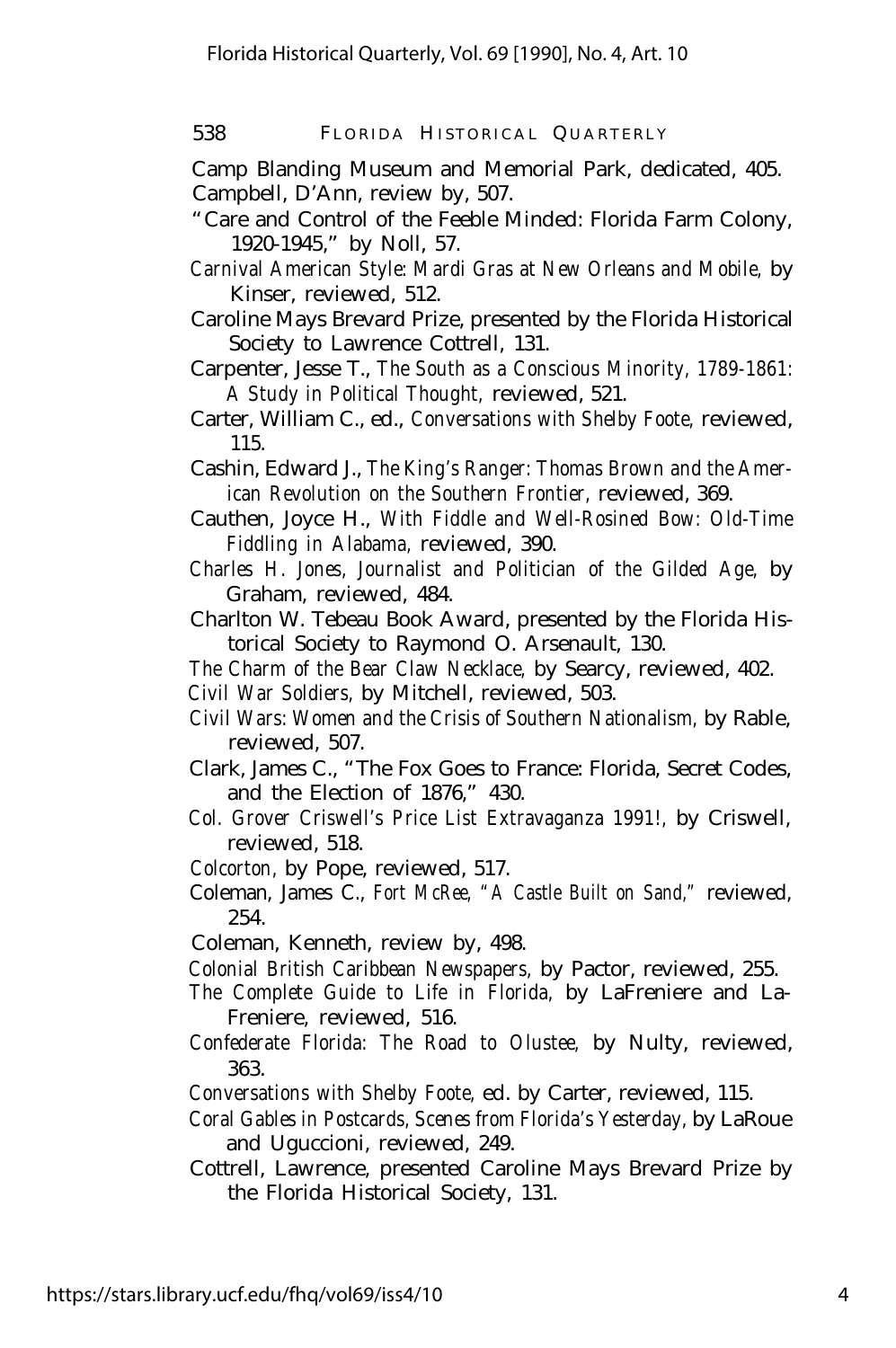- Coulombe, Deborah A., and Herbert L. Hiller, *Season of Innocence, The Munroes at the Barnacle in Early Coconut Grove,* reviewed, 252.
- *The Creation of Modern Georgia* (Second Edition), by Bartley, reviewed, 520.
- *Creek Indian History: A Historical Narrative of the Genealogy, Traditions and Downfall of the Ispocoga or Creek Indian Tribe of Indians,* by Stiggins, reviewed, 496.
- *Creeks and Seminoles,* by Wright, reviewed, 401.
- *Criminal Activity in the Deep South, 1700-1930: An Annotated Bibliography,* comp. by Wright, reviewed, 128.
- Crist, Lynda Lasswell, and Mary Seaton Dix, eds., *The Papers of Jefferson Davis, Volume 6, 1856-1860,* reviewed, 102.
- Criswell, Grover, *Col. Grover Criswell's Price List Extravaganza 1991!,* reviewed, 518.
- Crittenden, John, *Hialeah Park, A Racing Legend,* reviewed, 251.
- Crooks, James B., review by, 484.
- *Cruisin' The Dry Tortugas Archives,* by Holtzworth and Holtzworth, reviewed, 518.
- *Cuba in the 1850s, Through the Lens of Charles DeForest Fredricks,* by Levine, reviewed, 400.
- Current, Richard N., review by, 104.
- Cushman, Joseph D., review by, 215.
- Cusick, James, "Across the Border: Commodity Flow and Merchants in Spanish St. Augustine," 277.
- D. B. McKay Award, presented by the Tampa Historical Society to Joan W. Jennewein, 403.
- Davis, Karen, *Public Faces-Private Lives: Women in South Florida, 1870s-1910s,* reviewed, 372.
- De Ville, Winston, Jack Jackson, and Robert S. Weddle, *Mapping Texas and the* Gulf *Coast,* reviewed, 400.
- *A Death in the Delta: The Story of Emmett Till,* by Whitfield, reviewed, 241.
- Dees, Jesse Walter, Jr., and Vivian Flannery Dees, *"Off The Beaten Path," The History of Cedar Key, Florida, 1843-1990,* reviewed, 124.
- Dees, Vivian Flannery, and Jesse Walter Dees, Jr., *"Off The Beaten Path," The History of Cedar Key, Florida, 1843-1990,* reviewed, 124.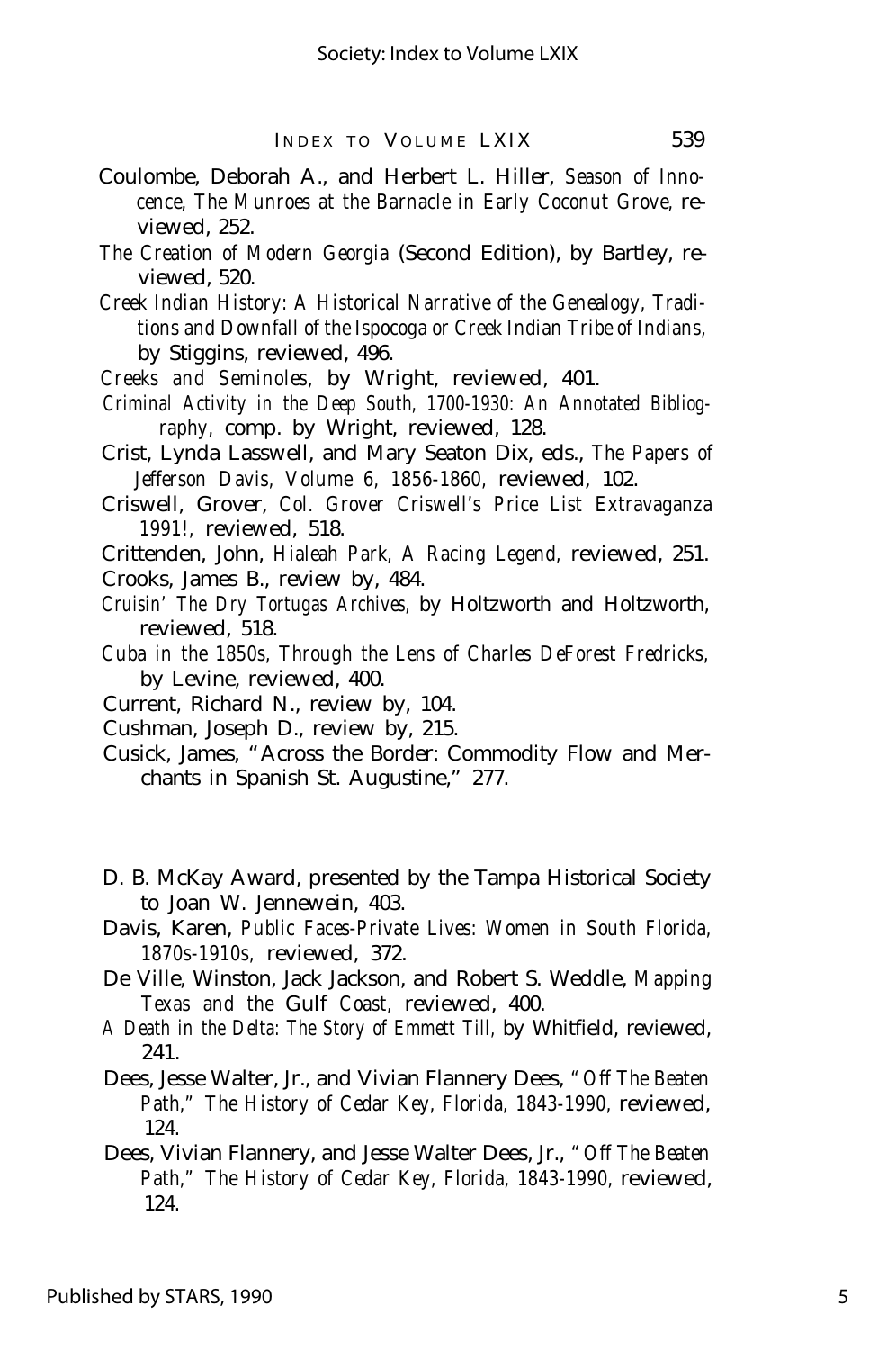- DeLand, Helen Parce, *The Story of DeLand and Lake Helen Florida* (reprint), reviewed, 519.
- *The Disappearing South? Studies in Regional Change and Continuity,* ed. by Steed, Moreland, and Baker, reviewed, 508.
- Dix, Mary Seaton, and Lynda Lasswell Crist, eds., *The Papers of Jefferson Davis, Volume 6, 1856-1860,* reviewed, 102.
- *Documenting America, 1935-1943,* ed. by Fleischhauer and Brannan, essays by Levine and Trachtenberg, reviewed, 118.

Dunn, Hampton, *Lakeland: A Pictorial History,* reviewed, 517.

- E. Merton Coulter Award, presented by the Georgia Historical Society to Theda Perdue, 131.
- "The East Big Cypress Case, 1948-1987: Environmental Politics, Law, and Florida Seminole Tribal Sovereignty," by Kersey, 457.

Eckert, Edward K., review by, 376.

- *The Edge of the Swamp: A Study in the Literature and Society of the Old South,* by Rubin, reviewed, 234.
- Ely, James W., Jr., and Kermit L. Hall, eds., *An Uncertain Tradition: Constitutionalism and the History of the South,* reviewed, 238.
- *Encyclopedia of Southern Culture,* ed. by Wilson and Ferris, reviewed, 123.
- *The Episcopal Diocese of Florida, 1892-1975,* by Bentley, reviewed, 215.
- Evans, Eli N., *Judah P. Benjamin, The Jewish Confederate,* reviewed, 401.
- *Everglades— The Park Story,* by Robertson, reviewed, 399.
- *The Evolution of Southern Culture,* ed. by Bartley, reviewed, 112.

- Ferris, William, and Charles Regan Wilson, eds., *Encyclopedia of Southern Culture,* reviewed, 123.
- *Fighting for the Confederacy: The Personal Recollections of General Edward Porter Alexander,* ed. by Gallagher, reviewed, 237.
- *First Encounters: Spanish Explorations in the Caribbean and the United States, 1492-1570,* ed. by Milanich and Milbrath, reviewed, 365.

Ewen, Charles R., *The Archaeology of Spanish Colonialism in the Southeastern United States and the Caribbean,* reviewed, 399.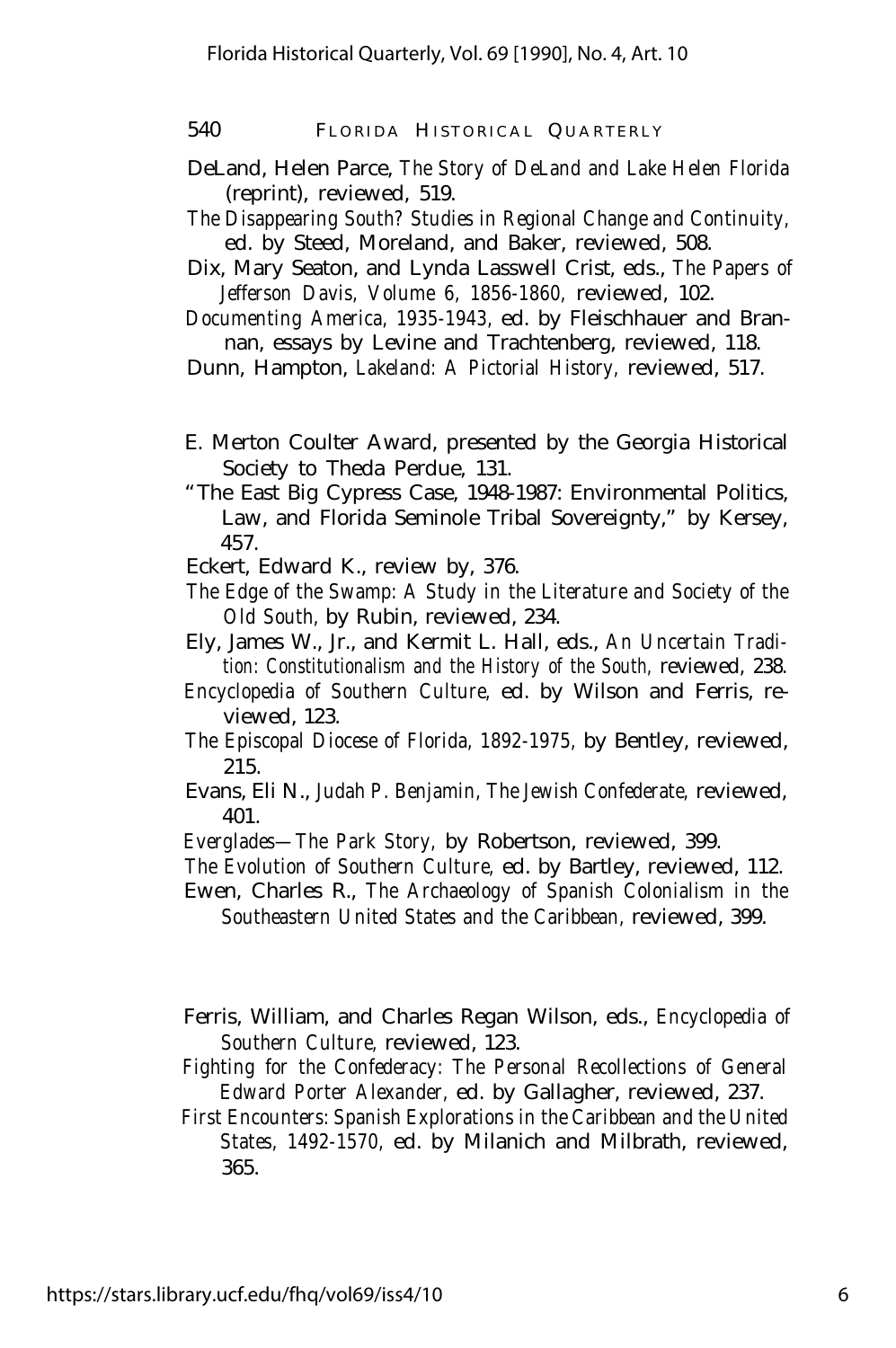Fite, Gilbert C., review by, 386.

- Fitzgerald, Michael W., *The Union League Movement in the Deep South: Politics and Agricultural Change During Reconstruction,* reviewed, 378.
- Fitzgerald, T. E., *Volusia County, Past and Present* (reprint), reviewed, 519.
- Fleishhauer, Carl, and Beverly W. Brannan, eds., *Documenting* America, *1935-1943,* reviewed, 118.
- *Florida: Enterprise Under the Sun,* by Keuchel, reviewed, 396.
- "The Florida, Atlantic and Gulf Central Railroad, 1851-1868," by Brown, 411.
- Florida Agricultural Museum, Tallahassee, 525.
- *Florida Folktales,* ed. by Reaver, reviewed, 518.
- Florida Historical Society, Annual Meetings, 129, 258, 265, 522; Historical Confederation, 129, 264, 522; Minutes of the Business Meeting, 272; Minutes of the Board Meeting, 268, 528; Prizes, 130, 258, 403; Treasurer's Report, 532.
- Florida History Fair, 259; 524.
- "Florida History in Periodicals," 81.
- "Florida History Research in Progress," 348.
- *Florida Lighthouses,* by McCarthy, reviewed, 489.
- "Florida Manuscript Acquisitions and Accessions," 478.
- Florida Museum of Natural History, Gainesville, Fort Mose exhibit, 525.
- *Florida Portrait: A Pictorial History of Florida,* by Shofner, reviewed, 486.
- Florida Trust for Historic Preservation, annual meeting in Jacksonville, 404.
- *Florida Weather,* by Winsberg, reviewed, 123.
- *Florida State Parks,* reviewed, 254.
- Flynt, Wayne, *Poor But Proud: Alabama's Poor Whites,* reviewed, 386.
- *Folksongs of Florida,* by Morris, reviewed, 125.
- Forest History Society annual prizes, 405.
- *The Formation of a Planter Elite: Jonathan Bryan and the Southern Colonial Frontier,* by Gallay, reviewed, 498.
- *Fort McRee, "A Castle Built on Sand,"* by Coleman, reviewed, 254.
- Fort Mose Exhibit, Florida Museum of Natural History, Gainesville, 525.
- *Fort Toulouse, The French Outpost at the Alabamas on the Coosa,* by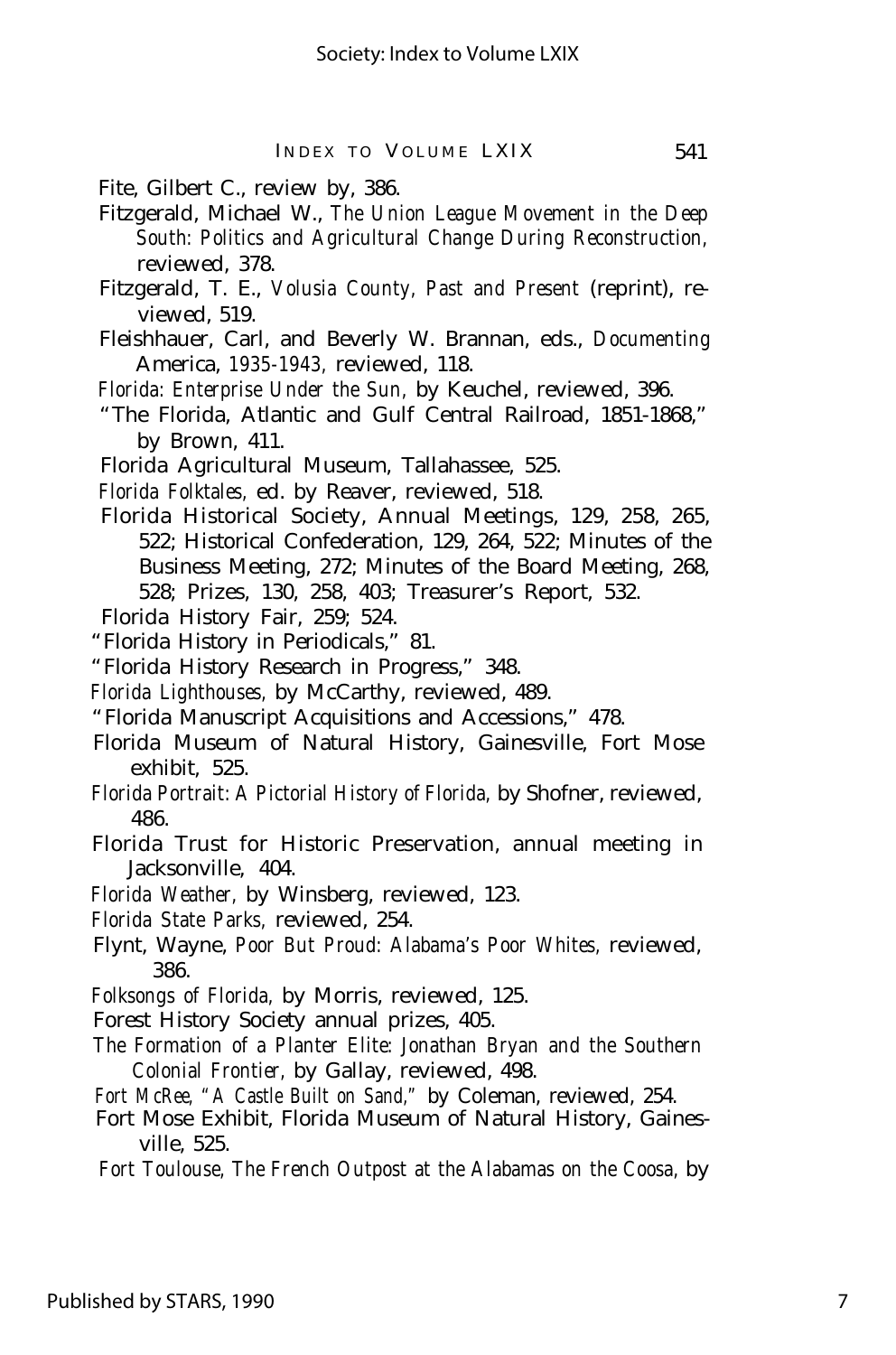Thomas, reviewed, 400.

- "The Fox Goes to France: Florida, Secret Codes, and the Election of 1876," by Clark, 430.
- Franklin, Jimmie Lewis, *Back in Birmingham: Richard Arrington, Jr., and His Times,* reviewed, 388.
- Franklin, John Hope, *Race* and *History: Selected Essays, 1938-1988,* reviewed, 391.
- Frederick C. Cubberly Award of the Florida Historical Society, 403.

Fretwell, Jacqueline K., review by, 89.

- Gallagher, Gary W., ed., *Fighting for the Confederacy: The Personal Recollections of General Edward Porter Alexander,* reviewed, 237.
- Gallay, Alan, review by, 369; *The Formation of* a *Planter Elite: Jonathan Bryan and the Southern Colonial Frontier,* reviewed, 498.
- Galloway, Patricia, ed., *The Southeastern Ceremonial Complex: Artifacts and Analysis,* reviewed, 96.
- Gannon, Michael, *Operation Drumbeat: The Dramatic True Story of Germany's First U-Boat Attacks Along the American Coast in World-War II,* reviewed, 362; awarded Knight Commander of the Order of Isabel la Catolica, 404.
- Gatewood, Willard B., Jr., reviews by, 115, 244.
- *General A. P. Hill: The Story of a Confederate Warrior,* by Robertson, reviewed, 375.
- George, Paul S., ed., *A Guide to the History* of *Florida,* reviewed, 89.
- *George Wythe Randolph and the Confederate Elite,* by Shackelford, reviewed, 374.
- *Georgia: The WPA Guide to Its Towns and Countryside,* comp. by Spalding, reviewed, 257.
- *Georgia Governors in an Age of Change: From Ellis Arnall to George Busbee,* ed. by Henderson and Roberts, reviewed, 120.
- *Ghosts, Legends, and Folklore of Old Pensacola,* comp. by Johnson and Sutton, reviewed, 399.
- Gladwin, Hugh, J. Arthur Heise, and Douglas McLaughen, *1990 FIU/Florida Poll,* reviewed, 398.
- Glassman, Steve, *Blood on the Moon, a Novel of Old Florida,* reviewed, 401.
- Gleason, David King, *Over Miami, Aerial Photographs and Text,* reviewed, 398.

Glen, John M., presented Richard M. Collins Award by the Ken-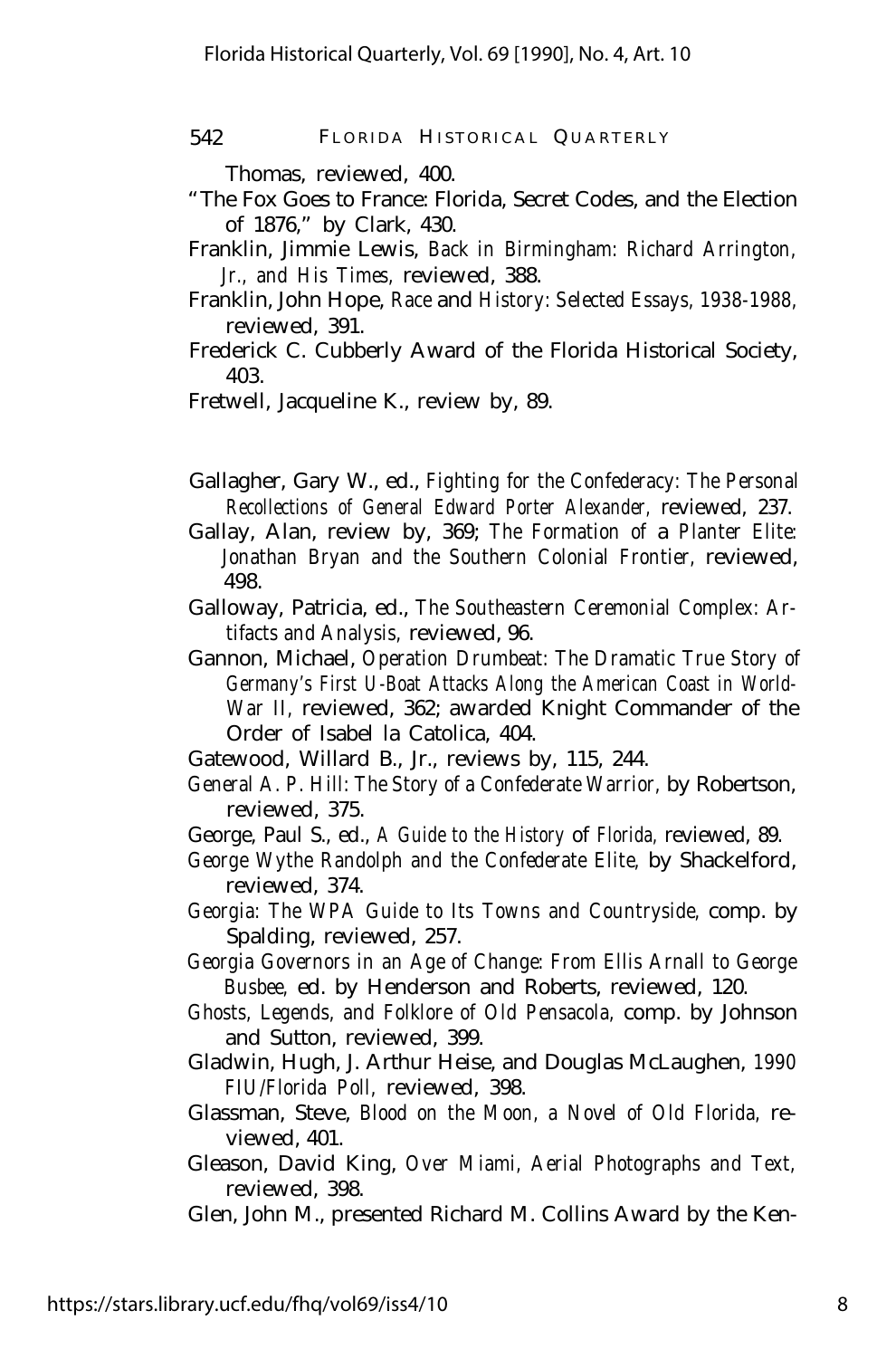tucky Historical Society, 261.

Goldfield, David R., *Black, White, and Southern: Race Relations and Southern Culture, 1940 to the Present,* reviewed, 510.

Goza, William M., review by, 486.

- Graham, Thomas, review by, 93; *Charles H. Jones, Journalist and Politician of the Gilded Age,* reviewed, 484.
- Grant, *Florida: The First 100 years,* by Hopwood, reviewed, 397.
- *Great American Lighthouses,* by Holland, reviewed, 489.
- Griffin, John W., review by, 96.
- *A Guide for the Chase Papers in the P. K. Yonge Library of Florida History,* comp. by Snodgrass, reviewed, 125.
- *A Guide to the History of Florida,* ed. by George, reviewed, 89.
- Haas, Edward F., *Political Leadership in* a *Southern City: New Orleans in the Progressive Era, 1896-1902,* reviewed, 106.
- Hair, William I., reviews by, 242.
- Hall, Kermit L., and James W. Ely, Jr., eds., *An Uncertain Tradition: Constitutionalism and the History of the South,* reviewed, 238.
- Harrington, Jonathan, reviews by, 370.
- Haskins, Jim, reviews by, 117, 388.
- Hatley, M. Thomas, Peter H. Wood, and Gregory A. Waselkov, eds., *Powhatan's Mantle: Indians in the Colonial Southeast,* reviewed, 230.
- Hawes, Leland, M., Jr., reviews by, 213, 489.
- *He Included Me: The Autobiography of Sarah Rice,* ed. by Westling, reviewed, 225.
- *Hearth and Knapsack: The Ladley Letters, 1857-1880,* ed. by Becker and Thomas, reviewed, 367.
- Heise, J. Arthur, Hugh Gladwin, and Douglas McLaughen, *1990 FIU/Florida Poll,* reviewed, 398.
- Henderson, Alexa Benson, *Atlanta Life Insurance Company: Guardian of Black Economic Dignity,* reviewed, 382.
- Henderson, Harold P., and Gary L. Roberts, eds., *Georgia Governors in an Age of Change: From Ellis Arnall to George Busbee,* reviewed, 120.
- Hewitt, Nancy A., review by, 380.

*Hialeah Park, A Racing Legend,* by Crittenden, reviewed, 251.

- Holland, F. Ross, Jr., *Great American Lighthouses,* reviewed, 489. Holmes, Jack D. L., obituary, 408.
- Holtzworth, Jon, and Susan M. Holtzworth, *Cruisin' The Dry Tortugas Archives,* reviewed, 518.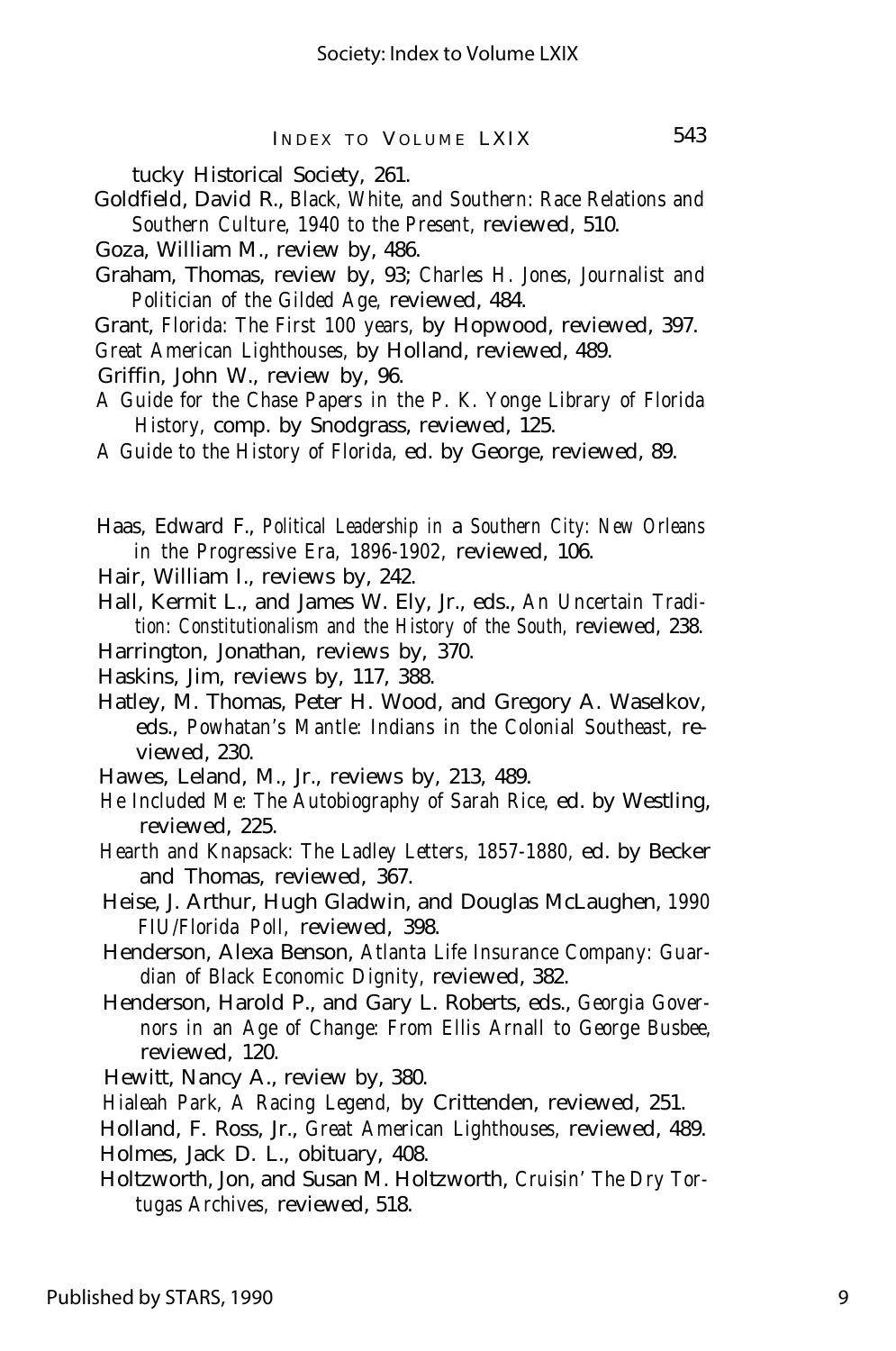- Holtzworth, Susan M., and Jon Holtzworth, Cruisin' *The Dry Tortugas Archives,* reviewed, 518.
- Hopwood, Fred A., *Grant, Florida: The First 100 Years,* reviewed, 397.
- Horgan, James J., *Pioneer College: The Centennial History of Saint Leo College, Saint Leo Abbey, and Holy Name Priory,* reviewed, 224.
- Hudson, Charles, *The Juan Pardo Expeditions: Exploration of the Carolinas and Tennessee, 1566-1568,* reviewed 491.
- *In Search of the New South: The Black Urban Experience in the 1970s and 1980s,* ed. by Bullard, reviewed, 384.
- *The Indians' New World: Catawbas and Their Neighbors from European Contact Through the Era of Removal,* by Merrell, reviewed, 494.
- Ingle, John P., Jr., review by, 487.
- Jackson, Jack, Robert S. Weddle, and Winston De Ville, *Mapping Texas and the Gulf Coast,* reviewed, 400.
- *Jackson Morton: West Florida Soldier, Senator, and Secessionist,* by Rucker, reviewed, 253.
- *Jacksonville's Architectural Heritage, Landmarks for the Future,* by Wood, reviewed, 248.
- Jeansonne, Glen, review by, 241.
- Jennewein, Joan W., presented D. B. McKay Award by the Tampa Historical Society, 403.
- Jervey, Edward D., ed., *Prison Life Among the Rebels: Recollections of a Union Chaplain,* reviewed, 376.
- *Jim Crow Guide, The Way It Was,* by Kennedy, reviewed, 126.
- Johnson, Sandra, and Leora Sutton, comps., *Ghosts, Legends, and Folklore of Old Pensacola,* reviewed, 399.
- Jones, James McHenry, presented Pensacola Historical Society Heritage Award, 131.
- *The Journal of Don Francisco Saavedra de Sangronis, 1780-1783,* ed. and intro. by Padrón, trans. by Topping, reviewed, 218.
- *The Juan Pardo Expeditions: Exploration of the Carolinas and Tennes*see, *1566-1568,* by Hudson, reviewed, 491.
- *Judah P. Benjamin, The Jewish Confederate,* by Evans, reviewed, 401.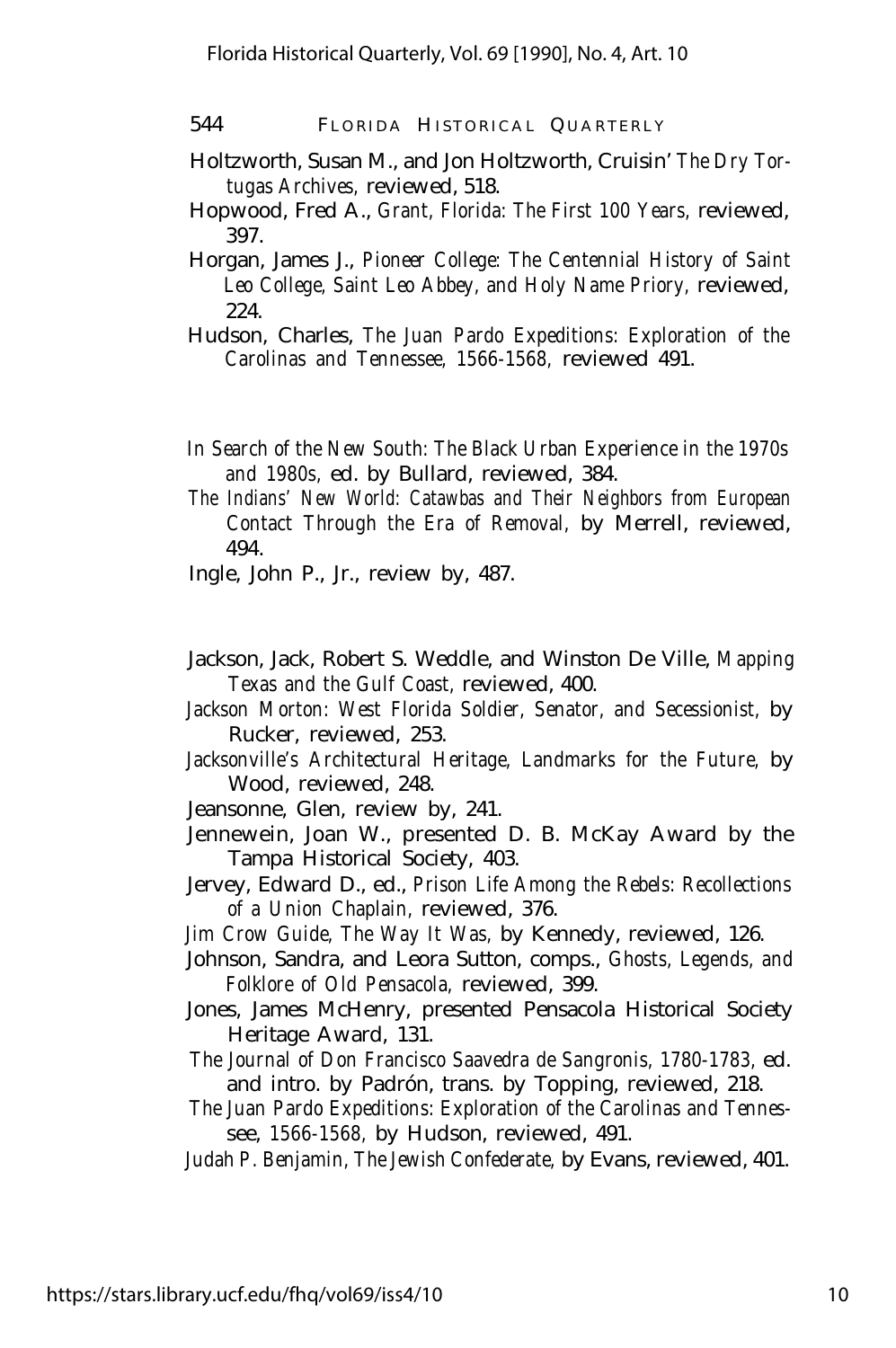Kaster, Kent, II, review by, 393.

- Keegan, William F., review by, 229.
- Kennedy, Stetson, *The Klan Unmasked,* reviewed, 126; *Jim Crow Guide, The Way It Was,* reviewed, 126.
- Kersey, Harry A., Jr., "The East Big Cypress Case, 1948-1987: Environmental Politics, Law, and Florida Seminole Tribal Sovereignty," 457.
- Keuchel, Edward F., review by, 382; *Florida: Enterprise Under the Sun,* reviewed, 396.
- Kibler, James E., Jr., review by, 500.
- *King Cotton and His Retainers: Financing and Marketing the Cotton Crop of the South, 1800-1925,* by Woodman, reviewed, 520.
- *The King's Ranger: Thomas Brown and the American Revolution on the Southern Frontier,* by Cashin, reviewed, 369.
- Kinser, Samuel, *Carnival American Style: Mardi Gras at New Orleans and Mobile,* reviewed, 512.
- Kirk, Cooper Clifford, obituary, 134.
- *Kissimmee,* by Rust, reviewed, 397.

Kjerulff, Georgiana, *Tales of Old Brevard,* reviewed, 516.

- *The Klan Unmasked,* by Kennedy, reviewed, 126.
- Klos, George, presented Arthur W. Thompson Memorial Prize by the Florida Historical Society, 130.
- Knight, Vernon James, Jr., review by, 491.
- Knott, James R., *The Mansion Builders,* reviewed, 249.
- LaFreniere, Barbara Brumm, and Edward F. LaFreniere, *The Complete Guide to Life in Florida,* reviewed, 516.
- LaFreniere, Edward F., and Barbara Brumm LaFreniere, *The Complete Guide to Life in Florida,* reviewed, 516.
- *Lakeland: A Pictorial History,* by Dunn, 517.
- Lammee, Ary J., III, *America's Historic Landscapes: Community Power and the Preservation of Four National Historic Sites,* reviewed, 227.
- *The Land Office Business: The Settlement and Administration of American Public Lands, 1789-1837,* by Rohrbough, reviewed, 127.
- Lander, Ernest, and Charles McGee, *A Rebel Came Home: The Diary and Letters of Floride Clemson, 1863-66,* reviewed, 500. Landers, Jane, review by, 218.

LaRoue, Samuel D., Jr., and Ellen J. Uguccioni, *Coral Gables in*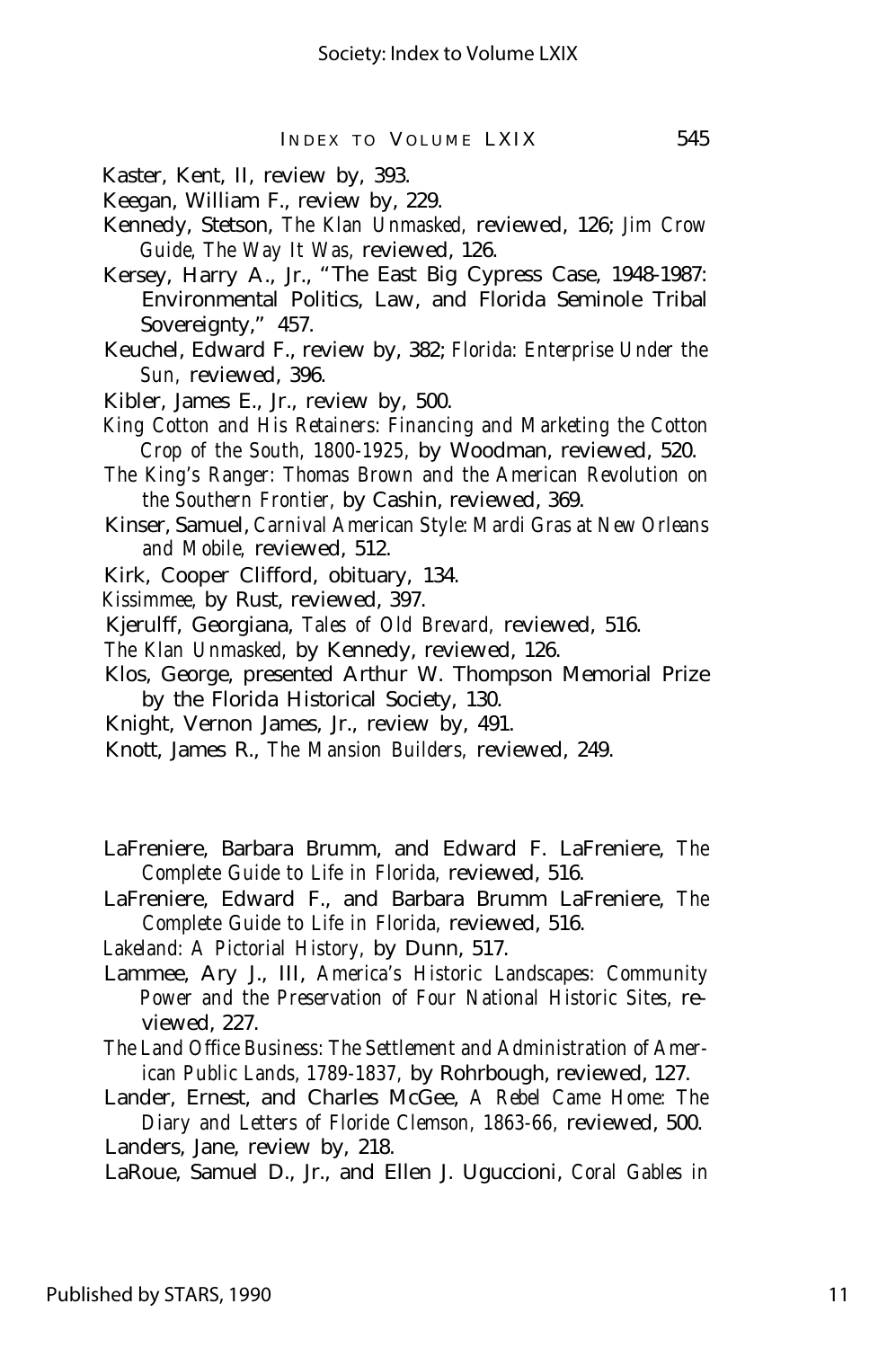*Postcards, Scenes from Florida's Yesterday,* reviewed, 249; presented American Association for State and Local History Certificate of Commendation, 261.

Larsen, Lawrence H., *The Urban South: A History,* reviewed, 393.

- Laurie, Murray D., review by, 227.
- Lawson, Steven F., review by, 91.
- *Lay My Burden Down: A Folk History of Slavery,* by Botkin, reviewed, 127.
- LeForge, P. V., *The Principle of Interchange and Other Stories,* reviewed, 401.
- LeRoy Collins Prize, presented by the Florida Historical Society to Canter Brown, Jr., 130.
- Levine, Robert *M., Cuba in the 1850s, Through the Lens of Charles DeForest Fredricks,* reviewed, 400.
- Linder, Suzanne C., review by, 246.
- Little, Priscilla Cortelyou, and Robert C. Vaughan, *A New Perspective: Southern Women's Cultural History from the Civil War to Civil Rights,* reviewed, 520.
- *Looking South: Chapters in the Story of an American Region,* edited by Moore and Tripp, reviewed, 244.
- *Los Sobrevivientes de la Florida: The Survivors of the De Soto Expedition,* by Avellaneda, reviewed, 483.
- *The Loyalist Perception* and *Other Essays,* by Calhoon, reviewed, 232. Lytle, Andrew, *At the Moon's Inn,* reviewed, 257.

Mahon, John K., review by, 496.

*The Mansion Builders,* by Knott, reviewed, 249.

Manucy, Albert, review by, 94.

- *Mapping Texas and the Gulf Coast,* by Jackson, Weddle, and De-Ville, reviewed, 400.
- Marjorie Kinnan Rawlings Society, annual meeting in Jacksonville, April 11-13, 1991, 258.

*Markland,* by Waterbury, reviewed, 94.

Marrinan, Rochelle, review by, 396.

Marth, Martha J., ed., *The Rivers of Florida,* reviewed, 252.

- *The Material Basis of the Postbellum Tenant Plantation: Historical Archaeology* in *the South Carolina Piedmont,* by Orser, reviewed, 97.
- Matthews, Janet Snyder, *Venice: Journey from Horse and Chaise,* reviewed, 213.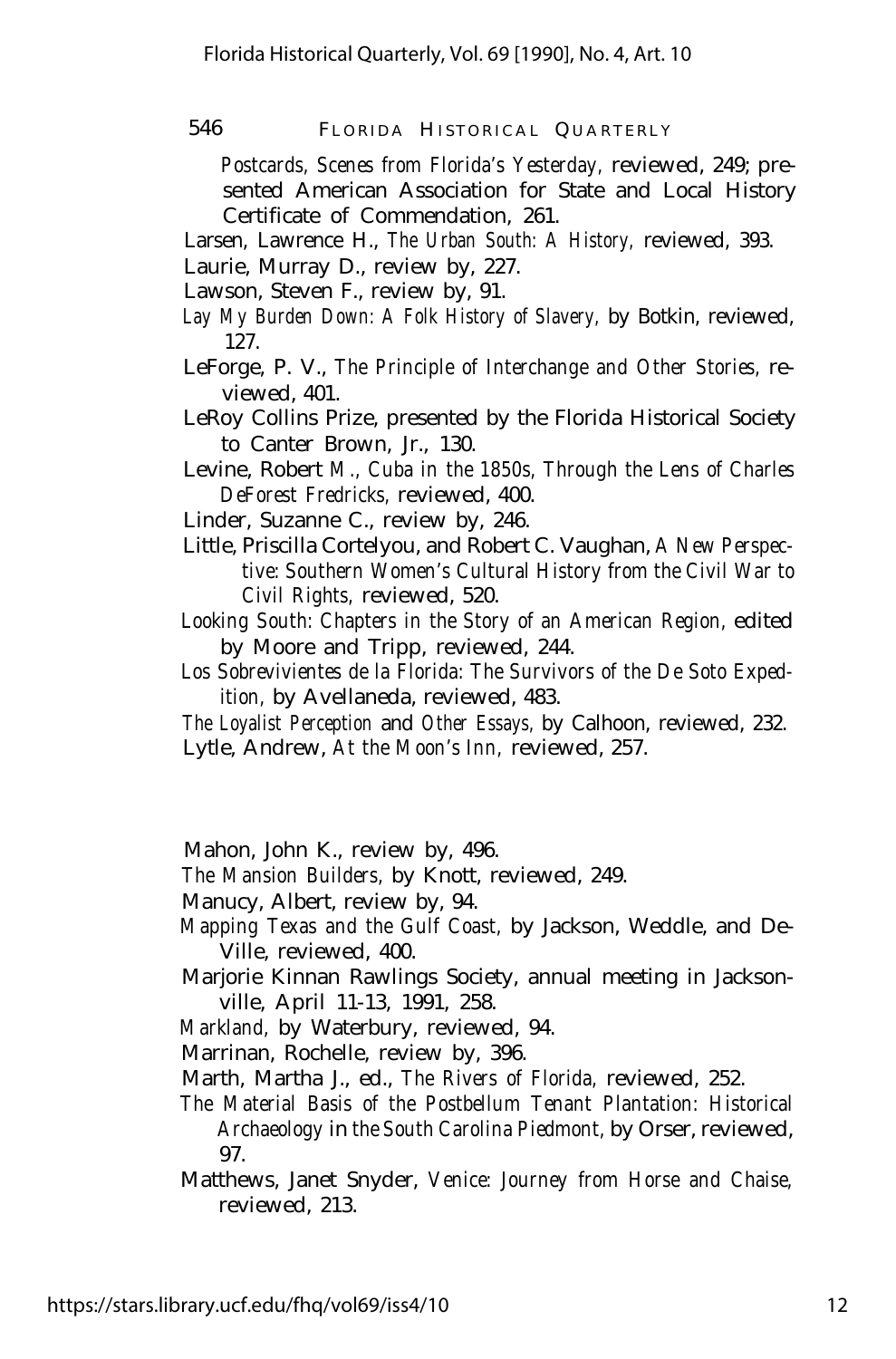- McCarthy, Kevin M., ed., *Nine Florida Stories by Marjory Stoneman Douglas,* reviewed, 370; *Florida Lighthouses,* reviewed, 489.
- McDonough, James L., review by, 505.
- McGee, Charles, and Ernest Lander, *A Rebel Came Home: The Diary and Letters of Floride Clemson, 1863-66,* reviewed, 500.
- McIver, Stuart B., review by, 372.
- McLaughen, Douglas, Hugh Gladwin, and J. Arthur Heise, 1990 *FIU/Florida Poll,* reviewed, 398.
- McLendon, James, *Papa, Hemingway in Key West,* reviewed, 256.
- McMurry, Linda O., review by, 108.
- McMurry, Richard M., reviews by, 237, 363.
- "Men Without God or King: Rural Settlers of East Florida, 1784- 1790," by Parker, 135.
- Merrell, James H., *The Indians' New World: Catawbas and Their Neighbors from European Contact Through the* Era *of Removal,* reviewed, 494.
- *Miami Beach: Photographs of an American Dream,* by Scheinbaum, reviewed, 517.
- *Miami U.S.A.,* by Muir, reviewed, 252.
- Milanich, Jerald T., review by, 400.
- Milanich, Jerald T., and Susan Milbrath, eds., *First Encounters: Spanish Explorations in the Caribbean and the United States, 1492- 1570,* reviewed, 365.
- Milbrath, Susan, and Jerald T. Milanich, eds., *First Encounters:* Spanish *Explorations in the Caribbean and the United States, 1492- 1570,* reviewed, 365.
- Mitchell, Reid, *Civil War Soldiers,* reviewed, 503.
- *The Minorcans of Florida: Their History, Language, and Culture,* by Rasico, reviewed, 220.
- *The Mississippian Emergence,* ed. by Smith, reviewed, 250.
- Mohl, Raymond A., "On The Edge: Blacks and Hispanics in Metropolitan Miami Since 1959," 37; review by, 384.
- Montell Folklore Prize of the *Southern Folklorist,* 405.

Moore, John Hebron, review by, 99.

- Moore, Winfred B., Jr., and Joseph F. Tripp, eds., *Looking South: Chapters in the Story of an American Region,* reviewed, 244.
- Moreland, Laurence W., Robert P. Steed, and Tod A. Baker, eds., *The Disappearing South? Studies in Regional Change and Continuity,* reviewed, 508.
- Morris, Alton C., *Folksongs of Florida,* reviewed, 125.
- Morris, Christopher, review by, 235.
- "Mosaic: Jewish Life in Florida," traveling exhibit, 262.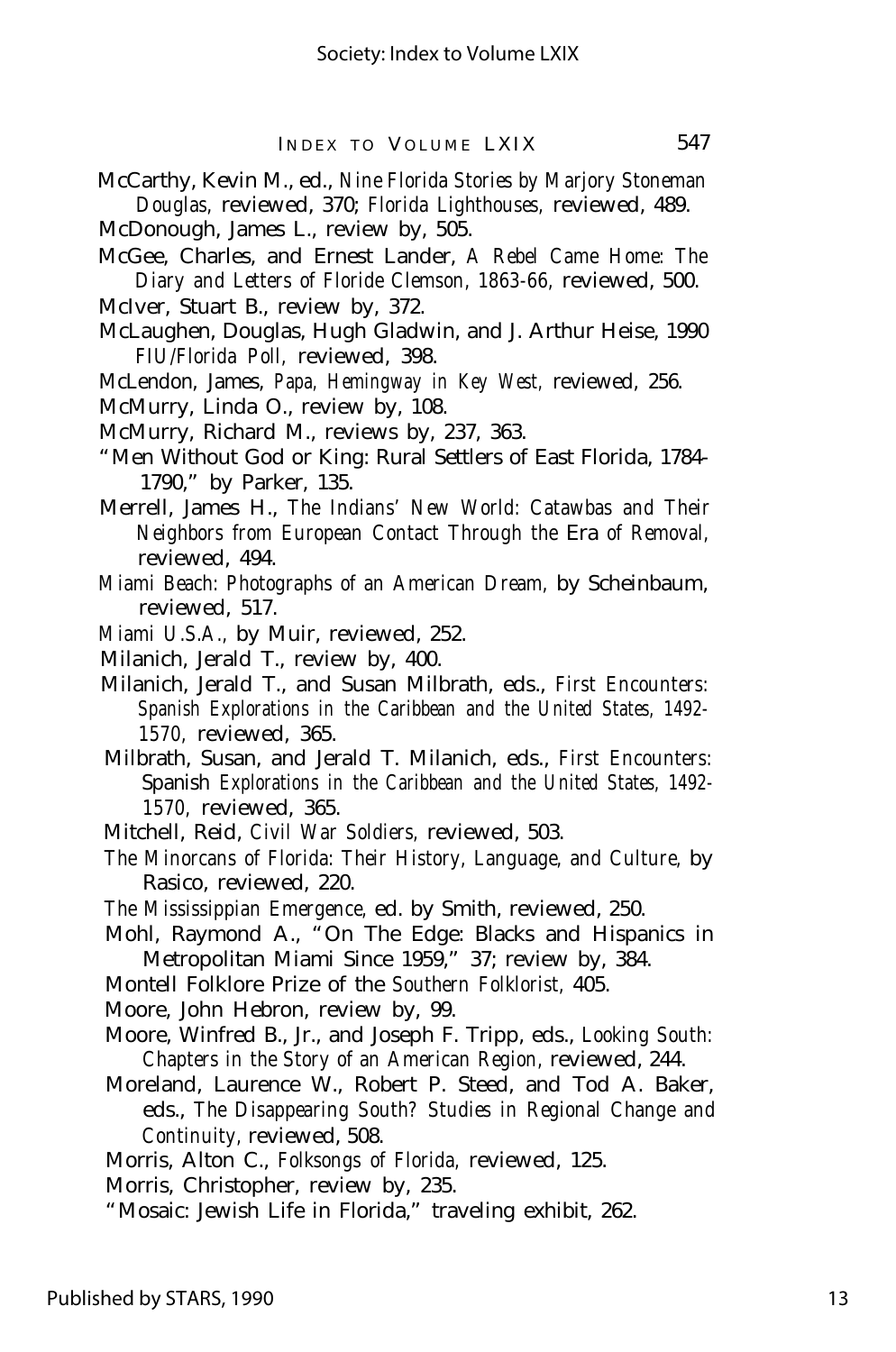Muir, Helen, *Miami U.S.A.,* reviewed, 252.

Mulder, Kenneth W., *Tampa Bay, Days of Long Ago,* reviewed, 249.

- Naipaul, V. *S., A Turn in the South,* reviewed, 242.
- *Natchez Before 1830,* ed. by Polk, reviewed, 235.
- Nathiri, N. Y., comp. and ed., *Zora! Zora Neale Hurston: A Woman and Her Community,* reviewed, 515.
- National Register of Historic Places, Florida additions, 524.
- *The Nature of Dade County, A Hometown Handbook,* by Ross, reviewed, 399.
- *A New Face on the Countryside: Indians, Colonists, and Slaves in South Atlantic Forests, 1500-1800,* by Silver, reviewed, 493.
- *A New Perspective: Southern Women's Cultural History from the Civil War to Civil Rights,* by Little and Vaughan, reviewed, 520.
- Newby, I. A., *Plain Folk in the New South: Social Change and Cultural Persistence, 1890-1915,* reviewed, 110.
- *Nine Florida Stories by Marjory Stoneman Douglas,* ed. by McCarthy, reviewed, 370.
- *1990 FIU/Florida Poll,* by Heise, Gladwin, and McLaughen, reviewed, 398.
- Noll, Steven, "Care and Control of the Feeble Minded: Florida Farm Colony, 1920-1945," 57.
- Nulty, William H., *Confederate Florida: The Road to Olustee,* reviewed, 363; review by, 503.

O'Donnell, James H., III, review by, 494.

- *"Off The Beaten Path," The History of Cedar Key, Florida, 1843-1990,* by Dees and Dees, reviewed, 124.
- Olney, James, ed., *Afro-American Writing Today: An Anniversary Issue of the Southern Review,* reviewed, 117.
- "On The Edge: Blacks and Hispanics in Metropolitan Miami Since 1959," by Mohl, 37.
- *Operation Drumbeat: The Dramatic True Story of Germany's First U-Boat Attacks Along the American Coast in World War II,* by Gannon, reviewed, 362.
- Oral History Association, annual meeting, Cleveland, OH, 527.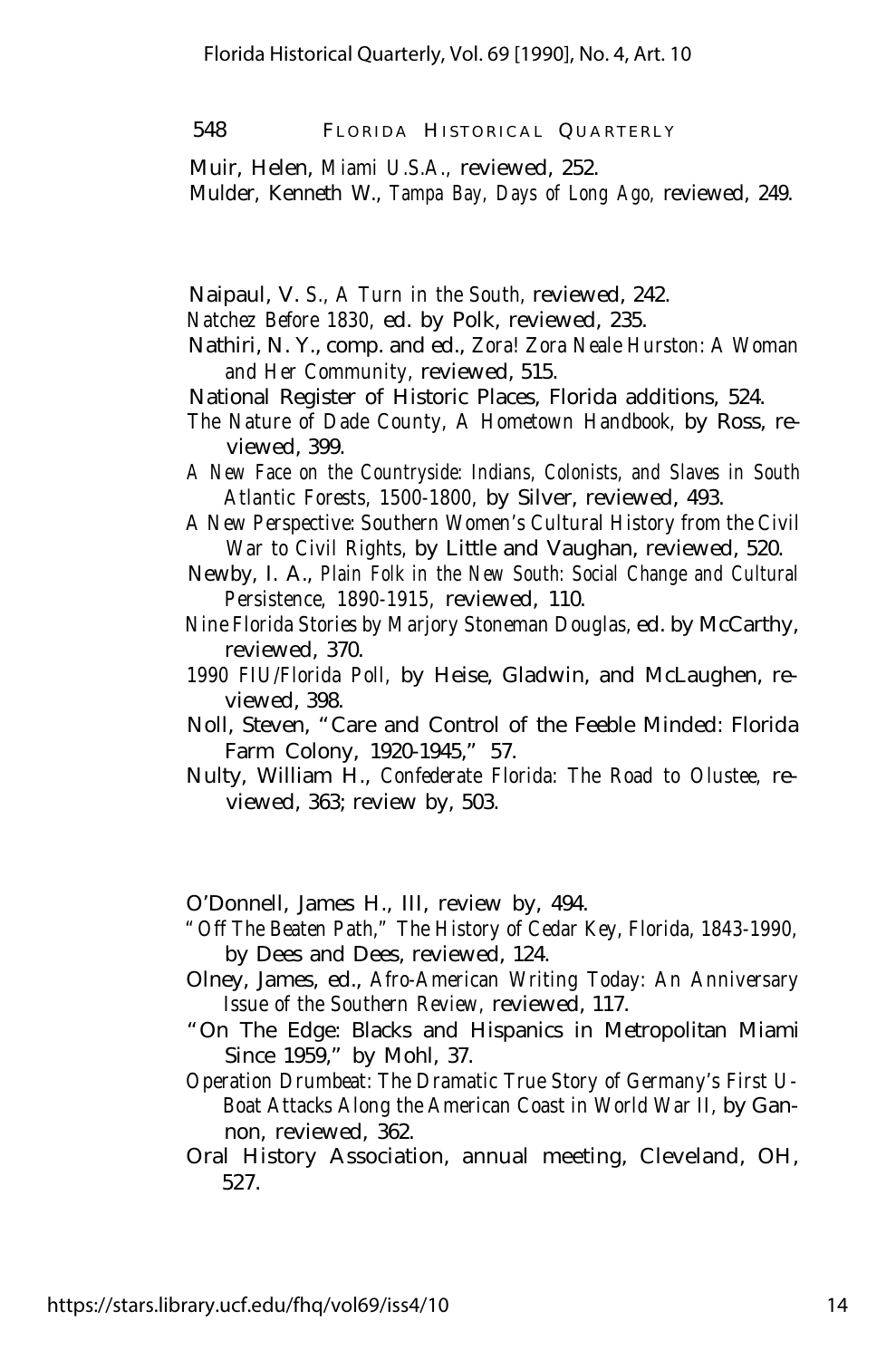- Orser, Charles, Jr., *The Material* Basis *of the Postbellum Tenant Plantation: Historical Archaeology in the South Carolina Piedmont,* reviewed, 97.
- Otto, John Solomon, *The Southern Frontiers, 1607-1860: The Agricultural Evolution of the Colonial and Antebellum South,* reviewed, 99; review by 493.
- *Over Miami, Aerial Photographs and Text,* by Gleason, reviewed, 398.
- Pactor, Howard S., comp., *Colonial British Caribbean Newspapers,* reviewed, 255.
- Padrón, Francisco Morales, ed., Aileen Moore Topping, trans., *The Journal* of *Don Francisco Saavedra de Sangronis, 1780-1783,* reviewed, 218.
- *Papa, Hemingway in* Key *West,* by *McLendon,* reviewed, 256.
- *The Papers of Jefferson Davis, Volume* 6, *1856-1860,* ed. by Crist and Dix, reviewed, 102.
- Parker, Susan R., "Men Without God or King: Rural Settlers of East Florida, 1784-1790," 135.
- *Patchwork & Palmettos: Seminole-Miccosukee Folk Art Since 1820,* by Blackard, reviewed, 516.
- Pensacola Historical Society Heritage Award, presented to James McHenry Jones, 131.
- Perdue, Theda, presented E. Merton Coulter Award by the Georgia Historical Society, 131.
- *Pioneer College: The Centennial History of Saint Leo College, Saint Leo Abbey, and Holy Name Priory,* by Horgan, reviewed, 224.
- Piston, William Garrett, review by, 375.
- *Plain Folk in the New South: Social Change and Cultural Persistence, 1890-1915,,* by Newby, reviewed, 110.
- *Political Leadership in a Southern City: New Orleans in the Progressive Era, 1896-1902,* by Haas, reviewed, 106.
- Polk, Noel, ed., *Natchez Before 1830,* reviewed, 235.
- *Poor But Proud: Alabama's Poor Whites,* by Flynt, reviewed, 386.
- Pope, Edith, *Colcorton,* reviewed, 5 17.
- *Powhatan's Mantle: Indians in the Colonial Southeast,* ed. by Wood, Waselkov, and Hatley, reviewed, 230.
- Poyo, Gerald E., *"With All and for the Good of All": The Emergence of Popular Nationalism in the Cuban Communities of the United States, 1848-1898,* reviewed, 380.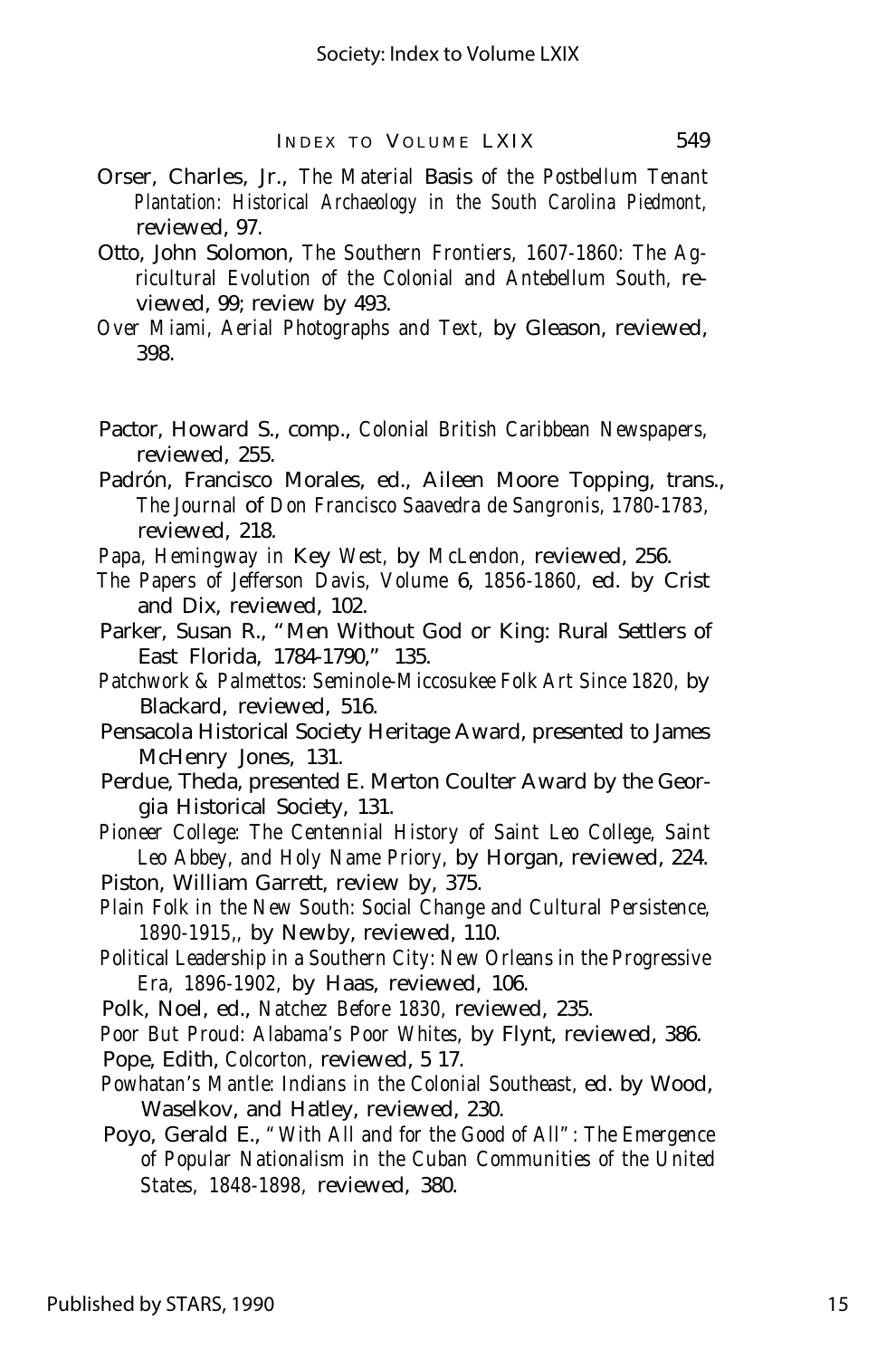- *The Principle of Interchange and Other Stories,* by LeForge, reviewed, 401.
- *Prison Life Among the Rebels: Recollections of a Union Chaplain,* ed. by Jervey, reviewed, 376.
- *Public Faces-Private Lives: Women in South Florida, 1870s-1910s,* by Davis, reviewed, 372.
- Punnett, Dick, and Yvonne Punnett, *Thrills, Chills,* & *Spills A Photographic History of Early Aviation on the World's Most Bizarre Airport - The Beach at Daytona Beach, Florida,* reviewed, 487.
- Punnett, Yvonne, and Dick Punnett, *Thrills, Chills,* & *Spills A Photographic History of Early Aviation on the World's Most Bizarre Airport - The Beach at Daytona Beach, Florida,* reviewed, 487.

Quinn, Jane, review by, 220.

- Rable, George C., *Civil Wars: Women and the Crisis of Southern Nationalism,* reviewed, 507.
- *Race and History: Selected Essays, 1938-1988,* by Franklin, reviewed, 391.
- Rasico, Philip D., *The Minorcans of Florida: Their History, Language, and Culture,* reviewed, 220.
- *The Rawlings Journal* (1988), reviewed, 255.
- *A Rebel Came Home: The Diary and Letters of Floride Clemson, 1863- 66,* ed. by Lander and McGee, reviewed, 500.

Reaver, J. Russell, *Florida Folktales,* reviewed, 518.

- Rembert W. Patrick Memorial Book Award, presented by the Florida Historical Society to James W. Button, 130.
- Richard M. Collins Award, presented by the Kentucky Historical Society to John M. Glen, 261.
- Richardson, Joe M., review by, 378.
- *The Rivers of Florida,* ed. by Marth, reviewed, 252.
- Roberts, Gary L., and Harold P. Henderson, eds., *Georgia Governors in an Age of Change: From Ellis Arnall to George Busbee,* reviewed, 120.
- Robertson, James I., Jr., *General A. P. Hill: The Story of a Confederate Warrior,* reviewed, 375.
- Robertson, William B., Jr., *Everglades— The Park Story,* reviewed, 399.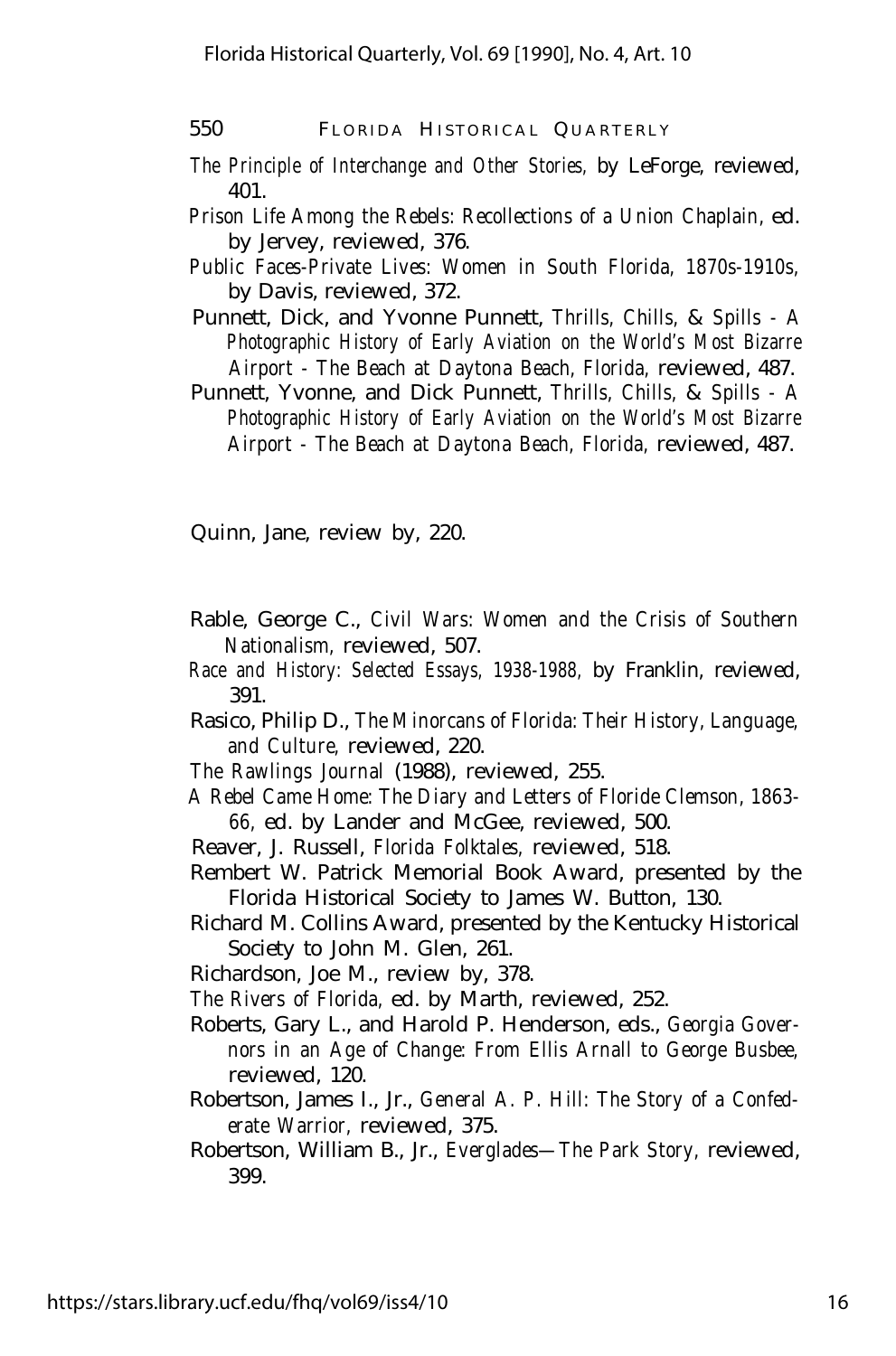Rogers, William Warren, review by, 112.

- Rohrbough, Malcolm J., *The Land Office Business: The Settlement and Administration of American Public Lands, 1789-1837,* reviewed, 127.
- Ross, Sande, *The Nature of Dade County, A Hometown Handbook,* reviewed, 399.
- Rubin, Louis, D., Jr., *The Edge of the Swamp: A Study in the Literature and Society of the Old South,* reviewed, 234.
- Rucker, Brian R., *Jackson Morton: West Florida Soldier, Senator, and Secessionist,* reviewed, 253; "West Florida's Creek Indian Crisis of 1837," 315.
- Rust, Ann O'Connell, *Kissimmee,* reviewed, 397.

Scarry, John F., review by, 230.

- Schafer, Daniel L., review by, 225.
- Scheinbaum, David, *Miami Beach: Photographs of an American Dream,* reviewed, 517.
- Searcy, Margaret Zehmer, *The Charm of the Bear Claw Necklace,* reviewed, 402.
- *Season of Innocence, The Munroes at the Barnacle in Early Coconut Grove,* by Coulombe and Hiller, reviewed, 252.
- *Secret and Sacred: The Diaries of James Henry Hammond, a Southern Slaveholder,* ed. by Bleser, reviewed, 101.
- Shackelford, George Green, *George Wythe Randolph and the Confederate Elite,* reviewed, 374.
- Shofner, Jerrell H., "Alfred I. du Pont: His Impact on Florida," review essay, 335; *Florida Portrait: A Pictorial History of Florida,* reviewed, 486.
- Silver, Timothy, *A New Face on the Countryside: Indians, Colonists, and Slaves in South Atlantic Forests, 1500-1800,* reviewed, 493.

Singleton, Theresa A., review by, 97.

*Slave Law in the Americas,* by Watson, reviewed, 497.

- Smith, Bruce D., ed., *The Mississippian Emergence,* reviewed, 250.
- Smith, Marvin T., review by, 483.
- Smock, Raymond W., ed., *Booker T. Washington in Perspective: Essays of Louis R. Harlan,* reviewed, 108.
- Snodgrass, Dena E., comp., *A Guide for the Chase Papers in the P. K. Yonge Library of Florida History,* reviewed, 125.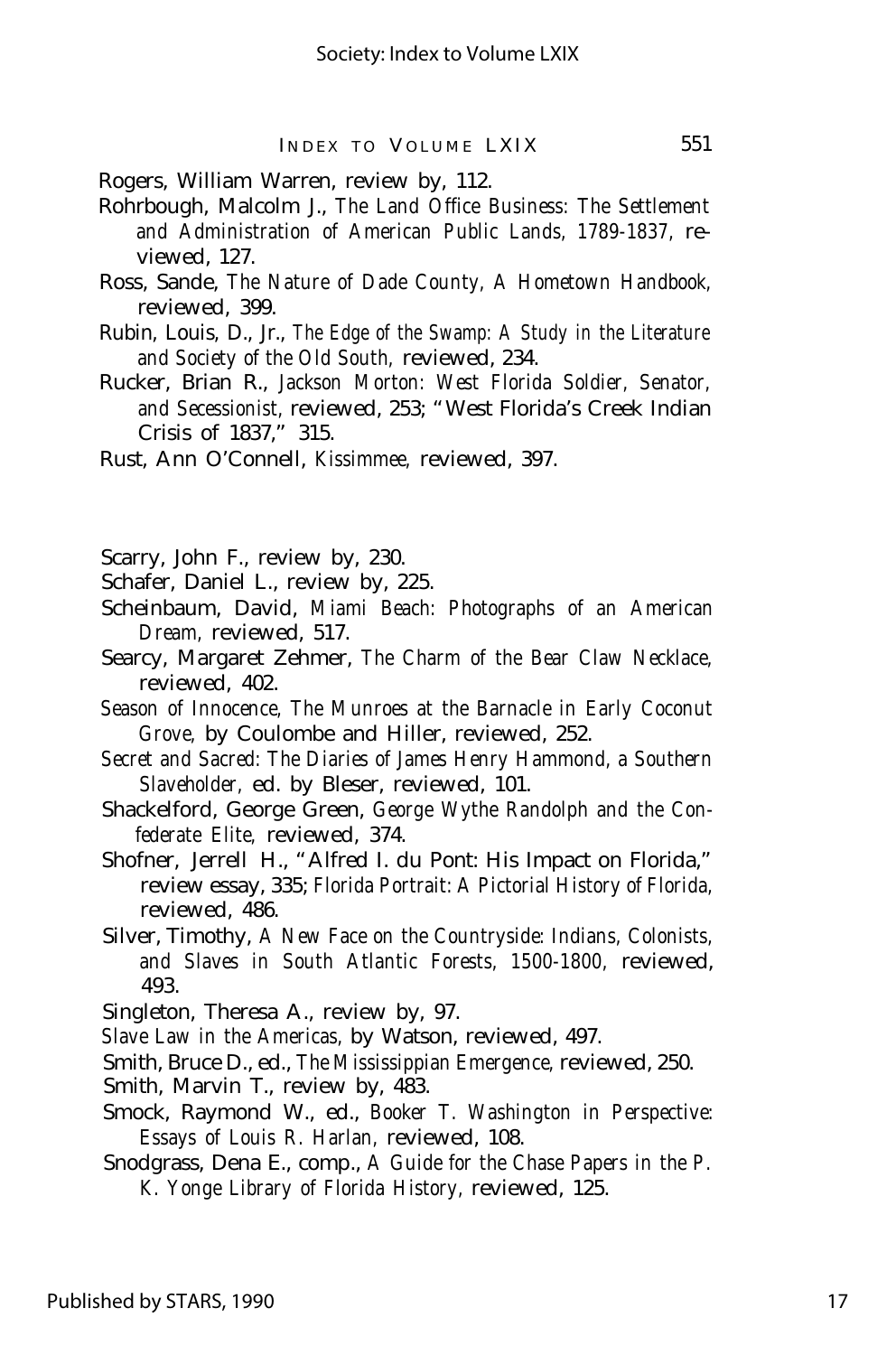- Snyder, Frank L., "William Pope DuVal: An Extraordinary Folklorist," 195.
- Snyder, Robert E., reviews by, 118, 512.
- *Some Account of the Design of the Trustees for establishing Colonys in America, by James Edward Oglethorpe,* ed. by Baine and Spalding, reviewed, 519.
- *The South as a Conscious Minority, 1789-1861: A Study in Political Thought,* by Carpenter, reviewed, 521.
- *Southeastern Ceremonial Complex: Artifacts and Analysis,* ed. by Galloway, reviewed, 96.
- *The Southern Frontiers, 1607-1860: The Agricultural Evolution of the Colonial and Antebellum South,* by Otto, reviewed, 99.
- Southern Jewish Historical Society, annual meetings, 133, 527; B. H. Levy Prize awarded to Canter Brown, Jr., 404.
- Spalding, Phinizy, comp., *Georgia: The WPA Guide to Its Towns and Countryside,* reviewed, 257.
- Spalding, Phinizy, and Rodney M. Baine, eds., *Some Account of the Design of the Trustees for establishing Colonys in America, by James Edward Oglethorpe,* reviewed, 519.
- Starr, J. Barton, review by, 232.
- Steed, Robert P., Laurence W. Moreland, and Tod A. Baker, eds., *The Disappearing South? Studies in Regional Change and Continuity,* reviewed, 508.
- Stiggins, George, *Creek Indian History: A Historical Narrative of the Genealogy, Traditions and Downfall of the Ispocoga or Creek Indian Tribe of Indians,* reviewed, 496.
- *The Story of DeLand and Lake Helen Florida* (reprint), by DeLand, reviewed, 519.
- *Storyteller: Folktales and Legends from the South,* ed. by Burrison, reviewed, 246.
- Sutton, Leora, and Sandra Johnson, comps., *Ghosts, Legends, and Folklore of Old Pensacola,* reviewed, 399.

*Tales of Old Brevard, by* Kjerulff, reviewed, 516.

*Tampa Bay, Days of Long Ago,* by Mulder, reviewed, 249.

- Taylor, Robert A., "Unforgotten Threat: Florida Seminoles in the Civil War," 300.
- "'Tell Them I Died Like A Confederate Soldier': Finegan's Florida Brigade at Cold Harbor," by Waters, 156.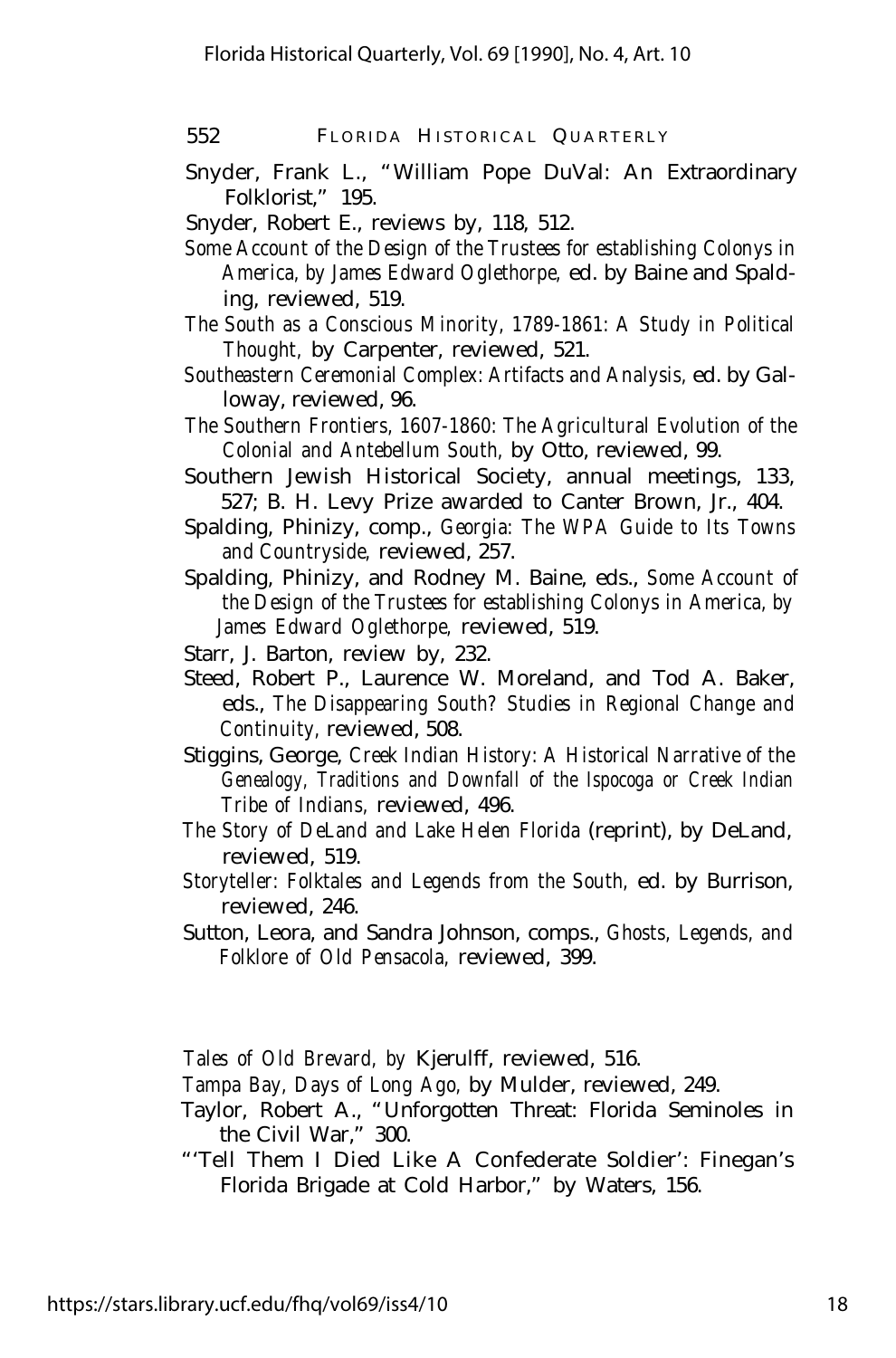- Thomas, Daniel H., *Fort Toulouse, The French Outpost at the Alabamas on the Coosa,* reviewed, 400.
- Thomas, Ritchie, and Carl M. Becker, eds., *Hearth and Knapsack: The Ladley Letters, 1857-1880,* reviewed, 367.
- *Thrills, Chills, & Spills A Photographic History of Early Aviation on the World's Most Bizarre Airport - The Beach at Daytona Beach,* Florida, by Punnett and Punnett, reviewed, 487.
- Topping, Aileen Moore, trans., Francisco Morales Padrón, ed., *The Journal of Don Francisco Saavedra de Sangronis, 1780-1783,* reviewed, 218.
- Trefousse, Hans L., *Andrew Johnson: A Biography,* reviewed, 104.
- Tripp, Joseph F., and Winfred B. Moore, Jr., eds., *Looking South: Chapters in the Story of an American Region,* reviewed, 244.
- Tri-State (Florida, Georgia, Alabama) Historical Societies meeting, St. Augustine, October 4-6, 1990, 129.
- Trudeau, Noah Andre, *Bloody Roads South: The Wilderness to Cold Harbor, May-June 1864,* reviewed, 505.
- *A Turn in the South,* by Naipaul, reviewed, 242.
- *Twelve on the River St. Johns,* by Bennett, reviewed, 93.
- *Two Worlds: The Indian Encounter with the European, 1492-1509,* by Tyler, reviewed, 229.
- Tyler, S. Lyman, *Two Worlds: The Indian Encounter with the Euro*pean, *1492-1509,* reviewed, 229.
- Uguccioni, Ellen J., and Samuel D. LaRoue, Jr., *Coral Gables in Postcards, Scenes from Florida's Yesterday,* reviewed, 249; presented American Association for State and Local History Certificate of Commendation, 261.
- "Unforgotten Threat: Florida Seminoles in the Civil War," by Taylor, 300.
- *The Union League Movement in the Deep South: Politics and Agricultural Change During Reconstruction,* by Fitzgerald, reviewed, 378.

*The Urban South: A Bibliography,* comp. by Brown, reviewed, 127.

*The Urban South: A History,* by Larsen, reviewed, 393.

Vaughan, Robert C., and Priscilla Cortelyou Little, *A New Perspective: Southern Women's Cultural History from the Civil War to*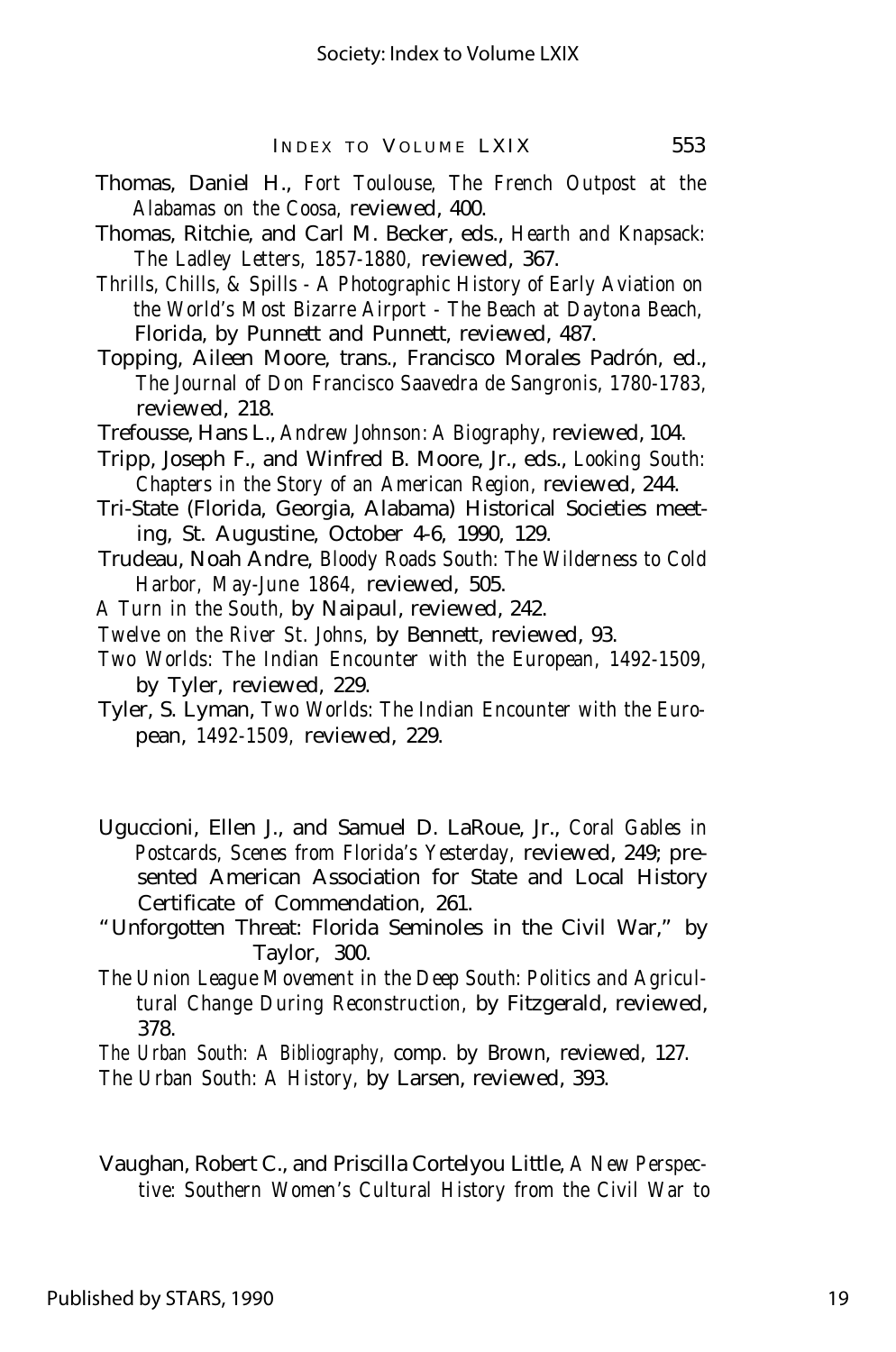*Civil Rights,* reviewed, 520.

*Venice: Journey from Horse and Chaise,* by Matthews, reviewed, 213.

*Volusia County, Past and Present* (reprint), by Fitzgerald, reviewed, 519.

Wakelyn, Jon L., review by, 234.

- Waselkov, Gregory A., Peter H. Wood, and M. Thomas Hatley, eds., *Powhatan's Mantle: Indians in the Colonial Southeast,* reviewed, 230.
- Waterbury, Jean Parker, *Markland,* reviewed, 94.
- Waters, Zack C., "'Tell Them I Died Like A Confederate Soldier': Finegan's Florida Brigade at Cold Harbor," 156; review by, 367.
- Watson, Alan, *Slave Law in the Americas,* reviewed, 497.
- Weddle, Robert S., Jack Jackson, and Winson De Ville, *Mapping Texas and the Gulf Coast,* reviewed, 400.
- "West Florida's Creek Indian Crisis of 1837," by Rucker, 315.
- Westling, Louise, ed., *He Included Me: The Autobiography of Sarah Rice,* reviewed, 225.
- *When You Reach September, An Editor's West Florida Essays and Other Episodic Echoes,* by Bowden, reviewed, 397.
- "'Where Are Now The Hopes I Cherished?' The Life and Times of Robert Meacham," by Brown, 1.
- Whitfield, Stephen J., *A Death in the Delta; The Story of Emmett Till,* reviewed, 241; reviews by, 391, 510.
- Wilkinson, Alec, *Big Sugar: Seasons in the Cane Fields of Florida,* reviewed, 222.
- "William Pope DuVal: An Extraordinary Folklorist," by Snyder, 195.
- Willoughby, Lynn, "Apalachicola Aweigh: Shipping and Seamen at Florida's Premier Cotton Port," 178.
- Wilson, Charles Regan, and William Ferris, eds., *Encyclopedia of Southern Culture,* reviewed, 123.
- Winsberg, Morton D., *Florida Weather,* reviewed, 123.
- *"With All and for the Good of All": The Emergence of Popular Nationalism* in *the Cuban Communities of the United States, 1848- 1898,* by Poyo, reviewed, 380.
- *With Fiddle and Well-Rosined Bow: Old-Time Fiddling in Alabama,* by Cauthen, reviewed, 390.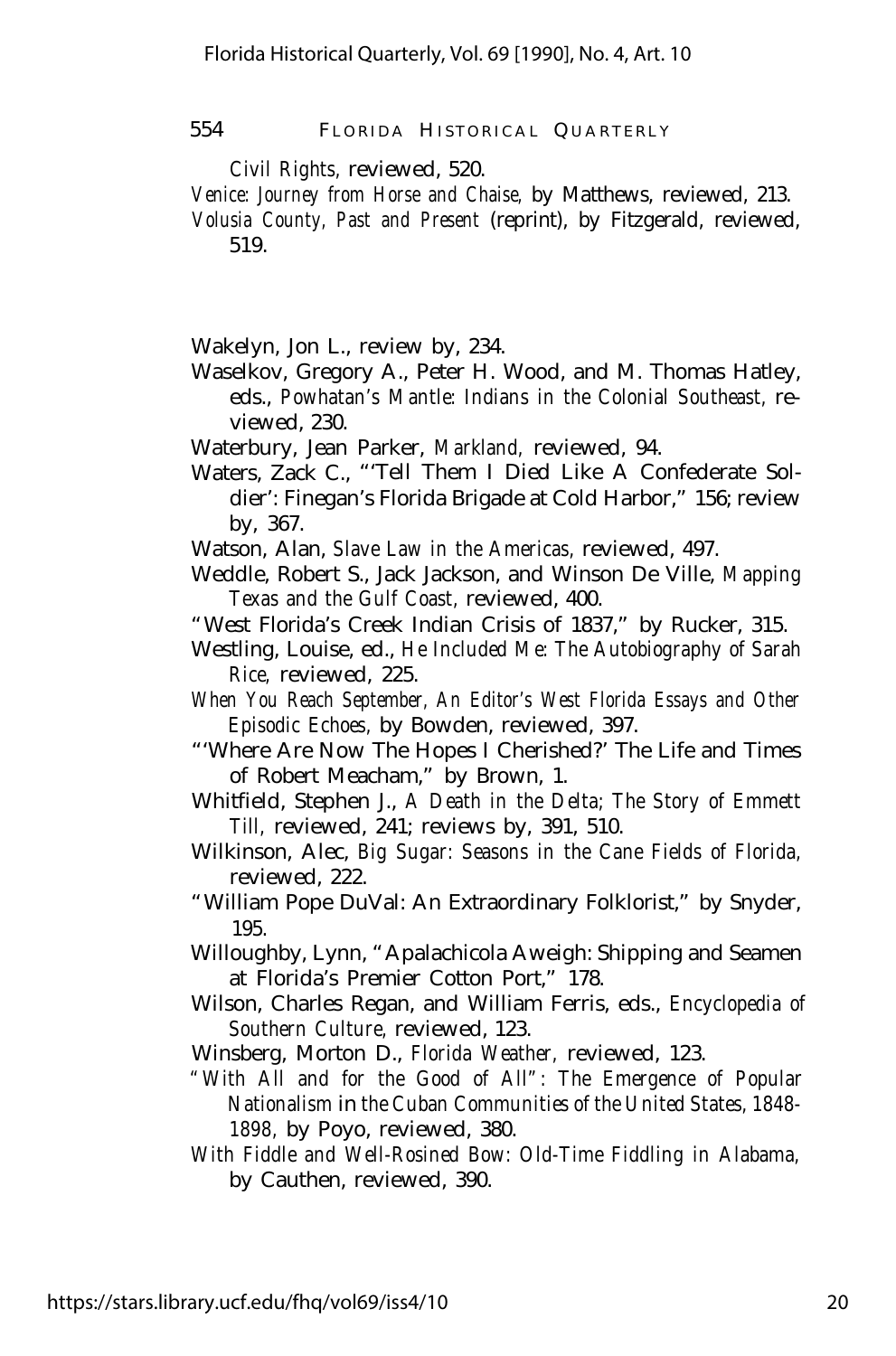#### INDEX TO VOLUME LXIX 555

- Wood, Peter H., Gregory A. Waselkov, and M. Thomas Hatley, eds., *Powhatan's Mantle: Indians in the Colonial Southeast,* reviewed, 230.
- Wood, Wayne W., *Jacksonville's Architectural Heritage, Landmarks for the Future,* reviewed, 248.
- Woodman, Harold D., *King Cotton and His Retainers: Financing and Marketing the Cotton Crop of the South, 1800-1925,* reviewed, 520.
- Wright, A. J., comp., *Criminal Activity in the Deep South, 1700-1930: An Annotated Bibliography,* reviewed, 128.

Wright, J. Leitch, Jr., *Creeks and Seminoles,* reviewed, 401.

Wyatt-Brown, Bertram, review by, 102.

Zieger, Robert H., reviews by, 222, 508.

*Zora! Zora Neale Hurston: A Woman and Her Community,* comp. and ed. by Nathiri, reviewed, 515.